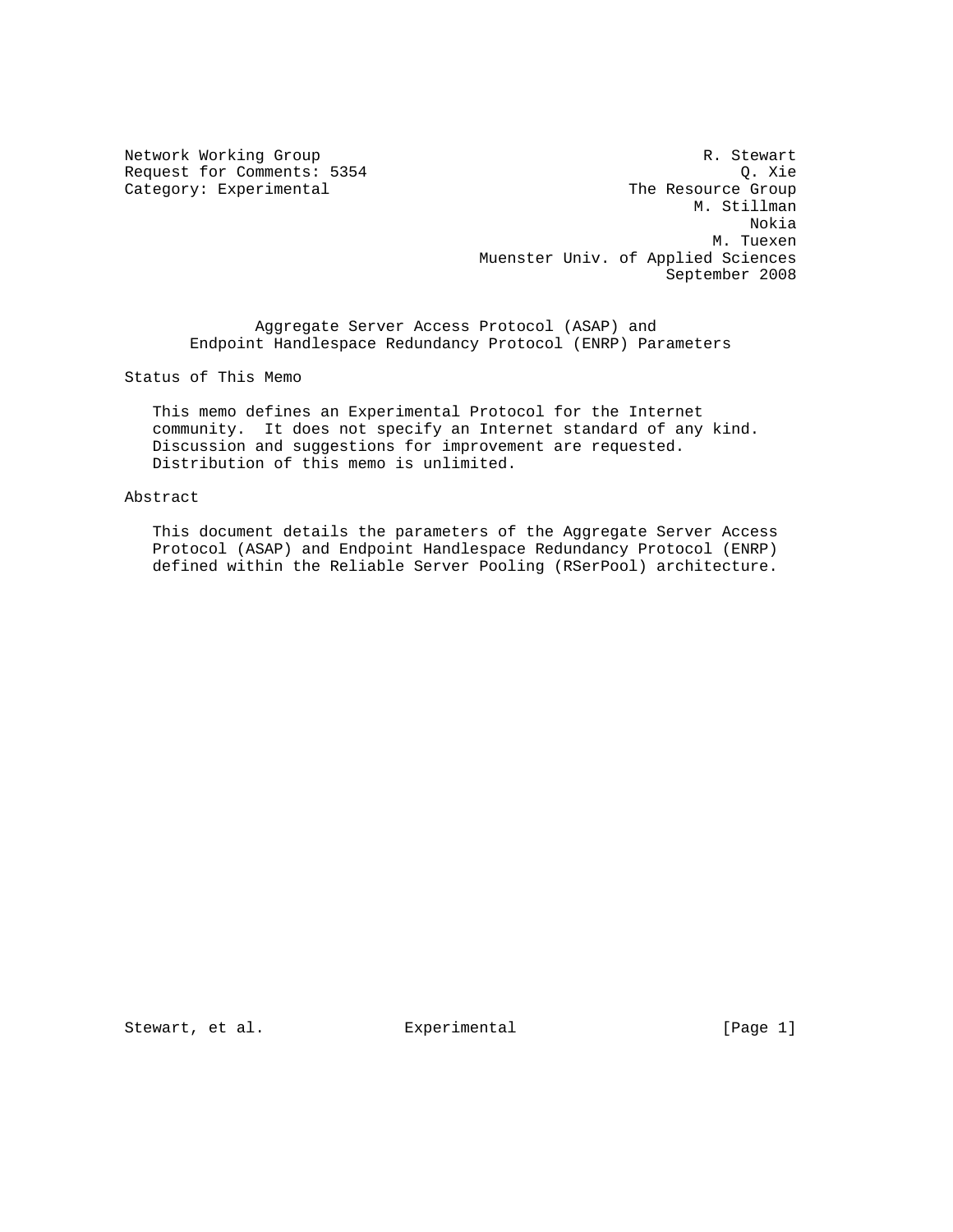# Table of Contents

|  | 1.1. Conventions $\dots\dots\dots\dots\dots\dots\dots\dots\dots\dots\dots\dots\dots\dots\dots\dots$ |
|--|-----------------------------------------------------------------------------------------------------|
|  |                                                                                                     |
|  |                                                                                                     |
|  |                                                                                                     |
|  |                                                                                                     |
|  |                                                                                                     |
|  |                                                                                                     |
|  |                                                                                                     |
|  |                                                                                                     |
|  |                                                                                                     |
|  | 3.8. Pool Member Selection Policy Parameter 11                                                      |
|  |                                                                                                     |
|  |                                                                                                     |
|  | 3.11. Server Information Parameter 13                                                               |
|  | 3.12. Operation Error Parameter 14                                                                  |
|  |                                                                                                     |
|  | 3.12.2. Unrecognized Parameter Error 15                                                             |
|  | 3.12.3. Unrecognized Message Error 15                                                               |
|  |                                                                                                     |
|  | 3.12.5. Non-Unique PE Identifier Error 16                                                           |
|  | 3.12.6. Inconsistent Pool Policy Error 16                                                           |
|  |                                                                                                     |
|  | 3.12.8. Inconsistent Transport Type Error 16                                                        |
|  | 3.12.9. Inconsistent Data/Control Configuration Error 16                                            |
|  | 3.12.10. Rejected Due to Security Considerations 16                                                 |
|  | 3.12.11. Unknown Pool Handle Error 17                                                               |
|  |                                                                                                     |
|  |                                                                                                     |
|  |                                                                                                     |
|  |                                                                                                     |
|  |                                                                                                     |
|  |                                                                                                     |
|  | 5.1. A New Table for RSerPool Parameter Types 20                                                    |
|  | 5.2. A New Table for RSerPool Error Causes 21                                                       |
|  |                                                                                                     |
|  |                                                                                                     |

Stewart, et al. Experimental [Page 2]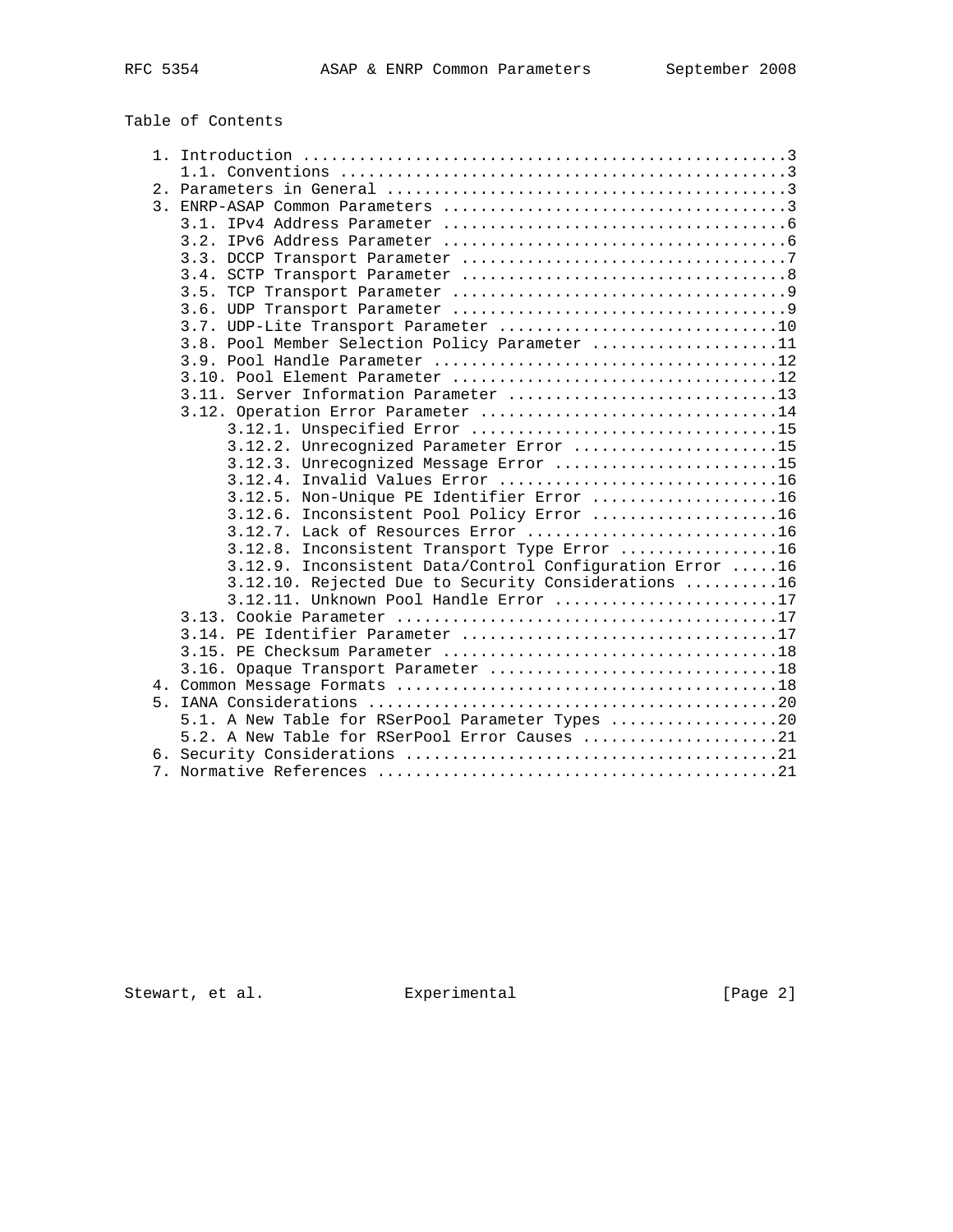1. Introduction

 The Aggregate Server Access Protocol (ASAP) [RFC5352], in conjunction with the Endpoint Handlespace Redundancy Protocol (ENRP) [RFC5353], provides a high-availability, data-transfer mechanism over IP networks.

 Both protocols work together and so share many common parameters used in message formats. This document details the common message parameters shared between the two protocols. This document provides parameter formats only; for procedures and message composition, please refer to the respective [RFC5352] and [RFC5353] documents.

1.1. Conventions

 The key words "MUST", "MUST NOT", "REQUIRED", "SHALL", "SHALL NOT", "SHOULD", "SHOULD NOT", "RECOMMENDED", "MAY", and "OPTIONAL" in this document are to be interpreted as described in [RFC2119].

2. Parameters in General

 All parameters described below MUST be in network byte order (aka Big Endian, i.e., the most significant byte first) during transmission.

 Please note that messages in both ENRP and ASAP are often composed of multiple parameters. These parameters may also be nested. In such a case, a nested parameter will include the length of the padding between the nested parameters but not the last padding.

3. ENRP-ASAP Common Parameters

 Parameters are defined in the following Type-Length-Value (TLV) format:

| 0 1 2 3 4 5 6 7 8 9 0 1 2 3 4 5 6 7 8 9 0 1 2 3 4 5 6 7 8 9 0 1 |                 |                  |  |
|-----------------------------------------------------------------|-----------------|------------------|--|
|                                                                 |                 |                  |  |
| Parameter Type                                                  |                 | Parameter Length |  |
|                                                                 |                 |                  |  |
|                                                                 |                 |                  |  |
|                                                                 | Parameter Value |                  |  |
|                                                                 |                 |                  |  |
|                                                                 |                 | Padding          |  |
|                                                                 |                 |                  |  |

Stewart, et al. Experimental [Page 3]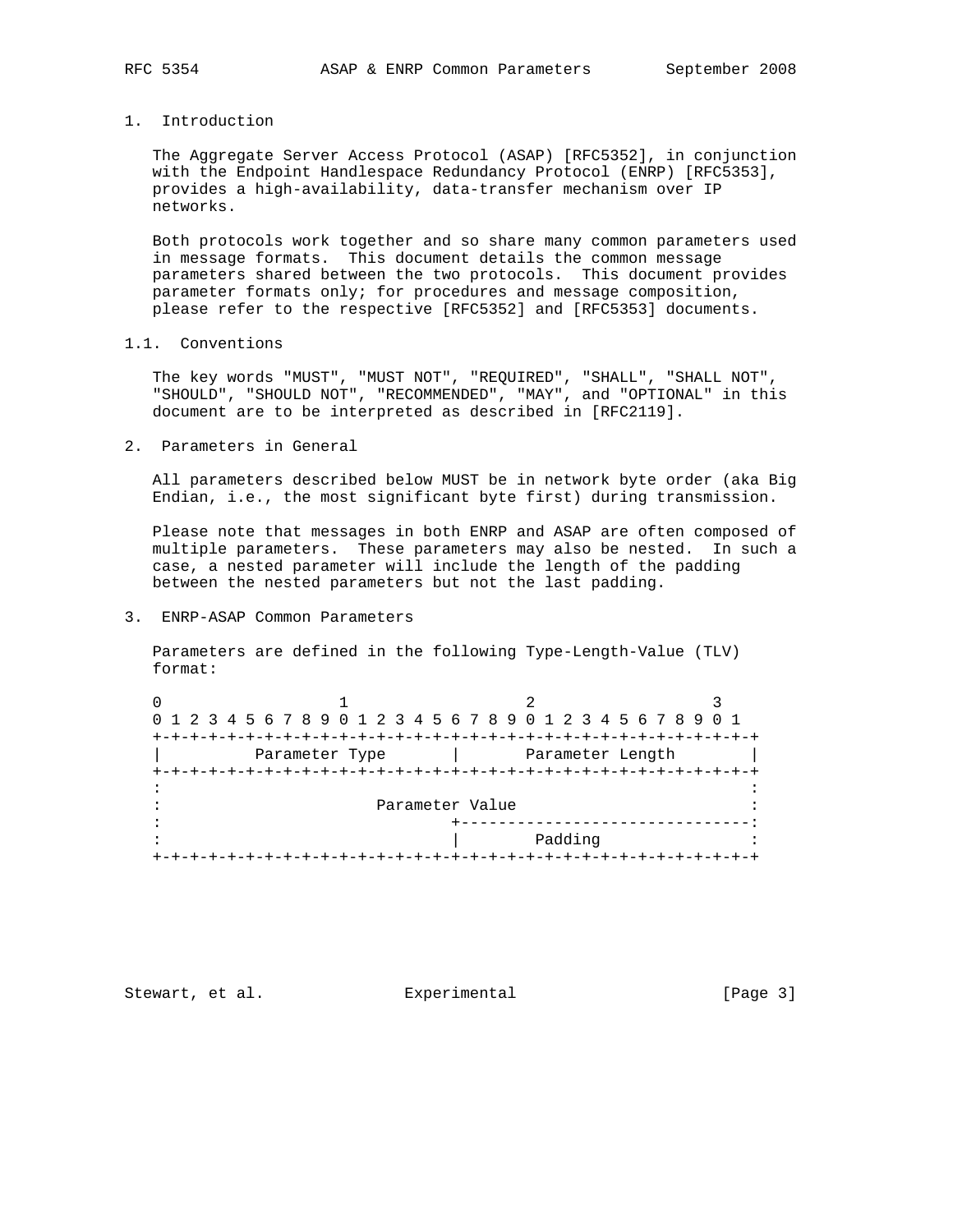Parameter Type: 16 bits (unsigned integer) The Type field is a 16-bit identifier of the type of parameter. It takes a value of 0 to 65534. The value of 65535 is reserved for IETF-defined extensions. Values, other than those defined in the specific ENRP parameter description, are reserved by IETF. (Additional types, when needed, will be defined in the future through appropriate IETF/ IANA procedures.) The Parameter Types are encoded such that the two bits of the highest-order specify the action that must be taken if the processing endpoint does not recognize the Parameter Type.

- 00 Stop processing this ENRP or ASAP message and discard it; do not process any further parameters within it.
- 01 Stop processing this ENRP or ASAP message and discard it; do not process any further parameters within it, and report the unrecognized parameter in an 'Unrecognized Parameter' error (see Section 3.12).
- 10 Skip this parameter and continue processing.
- 11 Skip this parameter and continue processing, but report the unrecognized parameter in an 'Unrecognized Parameter' error (see Section 3.12).

Stewart, et al. Experimental [Page 4]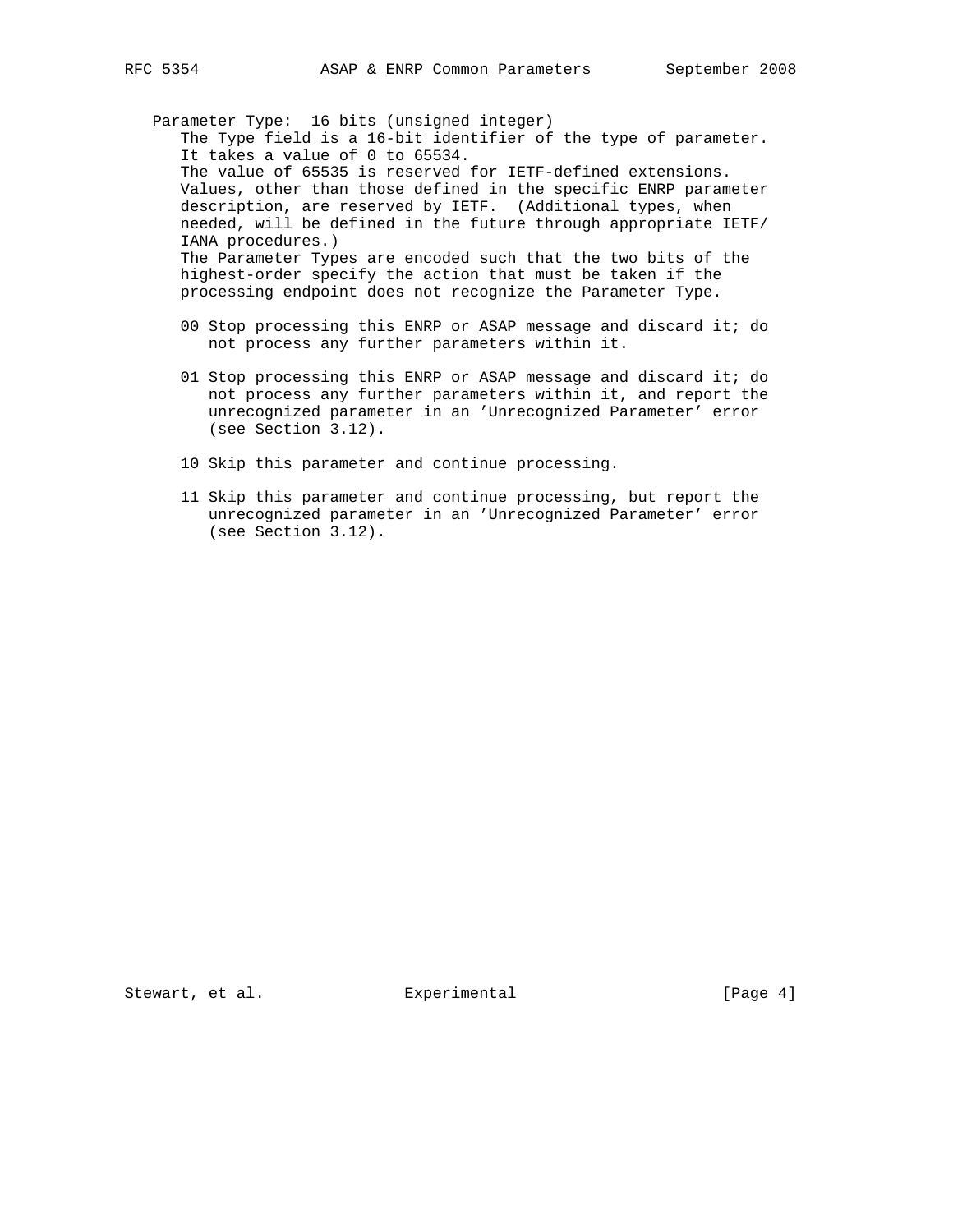The values of parameter types are defined as follows:

| Value           | Parameter Type               |
|-----------------|------------------------------|
| 0x0             | (Reserved by IETF)           |
| 0x1             | IPv4 Address                 |
| 0x2             | IPv6 Address                 |
| 0x3             | DCCP Transport               |
| 0x4             | SCTP Transport               |
| 0x5             | TCP Transport                |
| 0x6             | UDP Transport                |
| 0x7             | $UDP-Lite$                   |
| 0x8             | Pool Member Selection Policy |
| 0x9             | Pool Handle                  |
| 0xa             | Pool Element                 |
| 0xb             | Server Information           |
| $0 \times c$    | Operation Error              |
| 0xd             | Cookie                       |
| 0xe             | PE Identifier                |
| 0xf             | PE Checksum                  |
| 0x10            | Opaque Transport             |
| 0x11-0xfffffffe | (Available for assignment)   |
| 0xffffffff      | IETF-defined extensions      |

#### Table 1

 Parameter Length: 16 bits (unsigned integer) The Parameter Length field contains the size of the parameter in bytes, including the Parameter Type, Parameter Length, and Parameter Value fields. Thus, a parameter with a zero-length Parameter Value field would have a Length field of 4. The total length of a parameter (including Type, Parameter Length and Value fields) MUST be a multiple of 4 bytes. If the length of the parameter is not a multiple of 4 bytes, the sender MUST pad the parameter at the end (i.e., after the Parameter Value field) with all zero bytes. The length of this padding is not included in the Parameter Length field. A sender MUST NOT pad with more than 3 bytes. The receiver MUST ignore the padding bytes.

 Parameter Value: variable length. The Parameter Value field contains the actual information to be transferred in the parameter.

 Parameter Padding: variable length. The Parameter Padding, as described above.

Stewart, et al. Experimental [Page 5]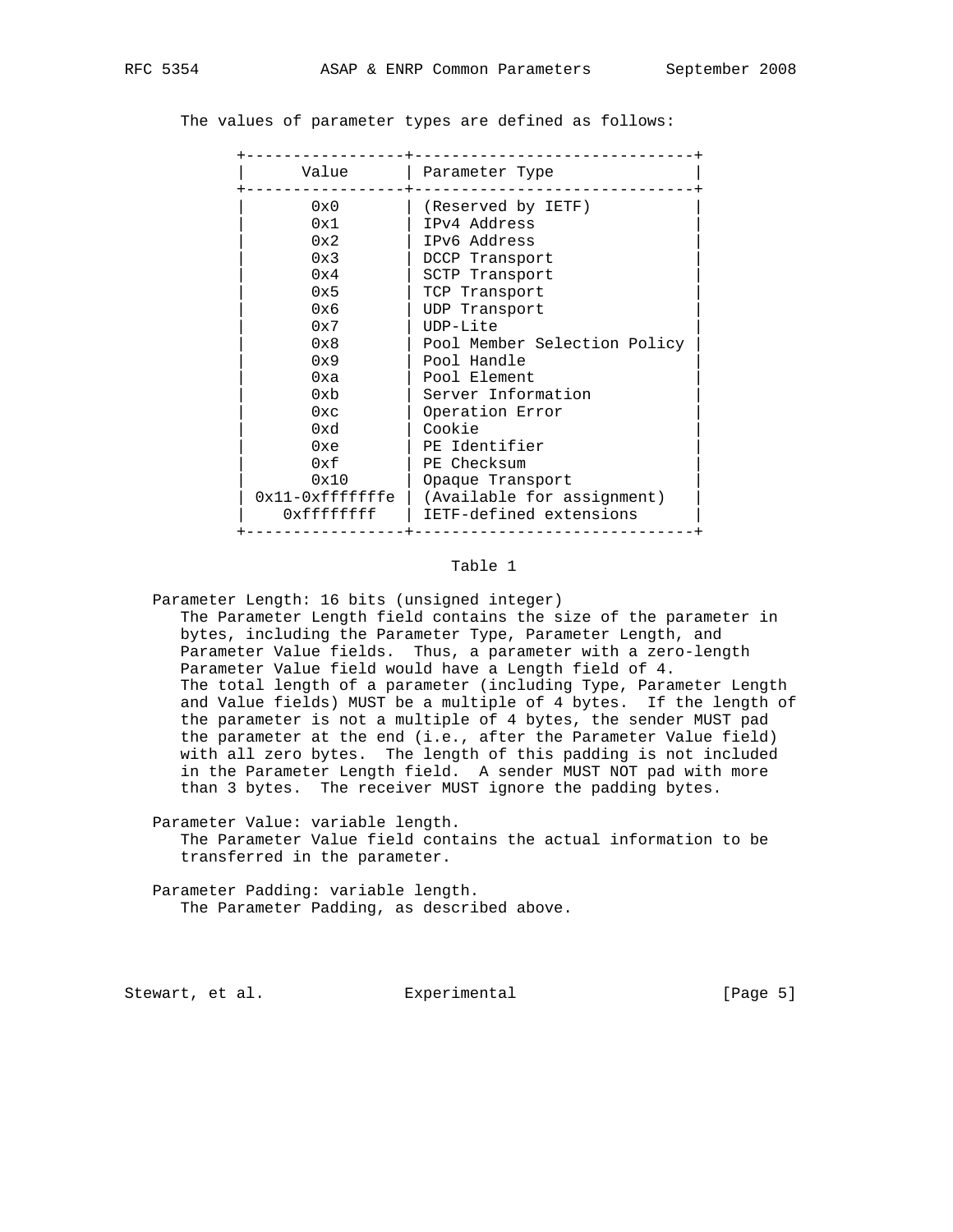+-+-+-+-+-+-+-+-+-+-+-+-+-+-+-+-+-+-+-+-+-+-+-+-+-+-+-+-+-+-+-+-+ | IPv4 Address | +-+-+-+-+-+-+-+-+-+-+-+-+-+-+-+-+-+-+-+-+-+-+-+-+-+-+-+-+-+-+-+-+ IPv4 Address: 32 bits (unsigned integer) Contains an IPv4 address. It is binary encoded. 3.2. IPv6 Address Parameter This parameter defines a TLV that carries an IPv6 address. 0  $1$  2 3 0 1 2 3 4 5 6 7 8 9 0 1 2 3 4 5 6 7 8 9 0 1 2 3 4 5 6 7 8 9 0 1 +-+-+-+-+-+-+-+-+-+-+-+-+-+-+-+-+-+-+-+-+-+-+-+-+-+-+-+-+-+-+-+-+  $Type = 0x2$  | Length =  $0x14$  | +-+-+-+-+-+-+-+-+-+-+-+-+-+-+-+-+-+-+-+-+-+-+-+-+-+-+-+-+-+-+-+-+ | | | IPv6 Address | | | | | +-+-+-+-+-+-+-+-+-+-+-+-+-+-+-+-+-+-+-+-+-+-+-+-+-+-+-+-+-+-+-+-+

 IPv6 Address: 128 bits (unsigned integer) Contains an IPv6 address. It is binary encoded.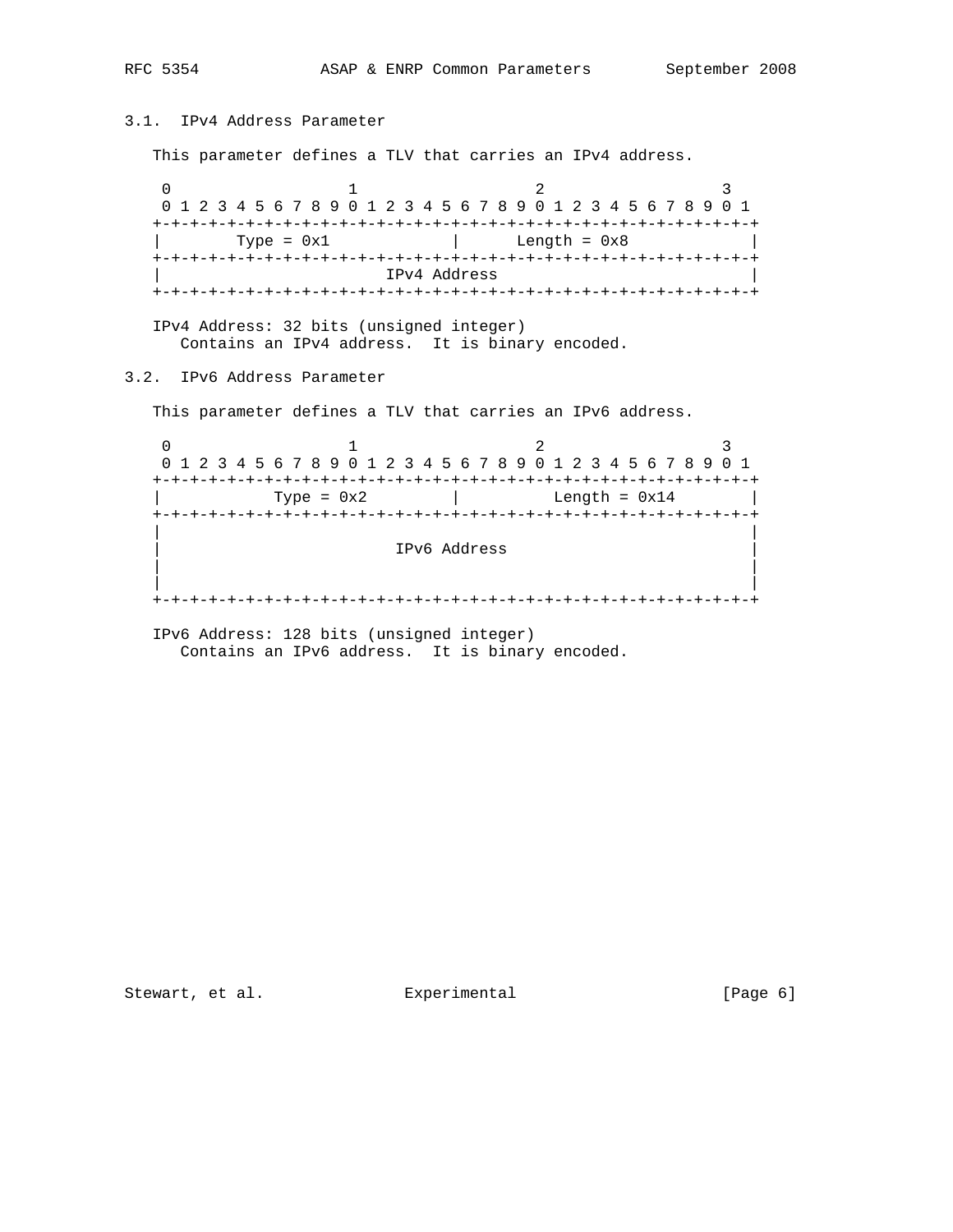#### 3.3. DCCP Transport Parameter

 This parameter defines a TLV that describes a user transport using Datagram Congestion Control Protocol (DCCP).

|              |                   | 0 1 2 3 4 5 6 7 8 9 0 1 2 3 4 5 6 7 8 9 0 1 2 3 4 5 6 7 8 9 0 1 |            |  |
|--------------|-------------------|-----------------------------------------------------------------|------------|--|
|              |                   |                                                                 |            |  |
| Type = $0x3$ |                   | Length = variable                                               |            |  |
|              |                   | $+ - + - + - + - +$                                             |            |  |
| DCCP Port    |                   |                                                                 | (reserved) |  |
|              |                   |                                                                 |            |  |
|              | DCCP Service Code |                                                                 |            |  |
|              |                   |                                                                 |            |  |
|              |                   | IPv4 or IPv6 Address                                            |            |  |
|              |                   |                                                                 |            |  |

 Length: 16 bits (unsigned integer) Indicates the entire length of the parameter in number of octets, including the Type, Length, DCCP port, reserved fields, and IP Address Parameter.

 DCCP Port: 16 bits (unsigned integer) The DCCP port number signed to this DCCP user transport.

 DCCP Service Code: 32 bits (unsigned integer) The DCCP service code signed to this DCCP user transport.

IPv4 or IPv6 Address

 Indicates an IPv4 or IPv6 address parameter (as defined above in Section 3.1 and Section 3.2) assigned to this DCCP user transport. Unlike in an SCTP Transport parameter, only one IP address parameter can be present in a DCCP Transport parameter.

 Note: The DCCP Port MUST NOT be used for control information. For this reason, no Transport Use field is provided. DCCP MUST always be treated as a "Data Only" type transport use.

Stewart, et al. Experimental [Page 7]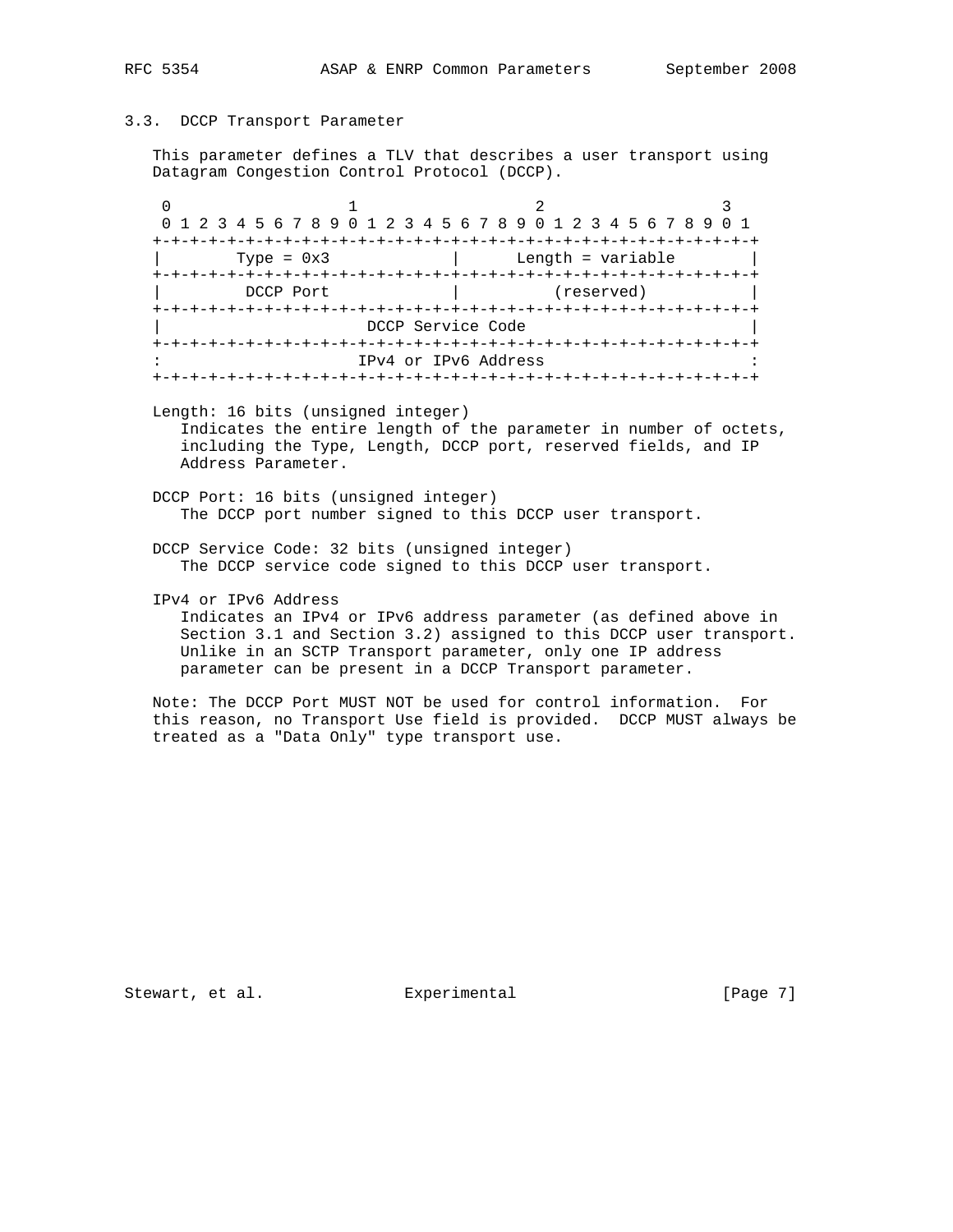#### 3.4. SCTP Transport Parameter

 This parameter defines a TLV that describes a user transport using Stream Control Transport Protocol (SCTP).

0  $1$  2 3 0 1 2 3 4 5 6 7 8 9 0 1 2 3 4 5 6 7 8 9 0 1 2 3 4 5 6 7 8 9 0 1 +-+-+-+-+-+-+-+-+-+-+-+-+-+-+-+-+-+-+-+-+-+-+-+-+-+-+-+-+-+-+-+-+  $Type = 0x4$  | Length = variable +-+-+-+-+-+-+-+-+-+-+-+-+-+-+-+-+-+-+-+-+-+-+-+-+-+-+-+-+-+-+-+-+ | SCTP Port | Transport Use +-+-+-+-+-+-+-+-+-+-+-+-+-+-+-+-+-+-+-+-+-+-+-+-+-+-+-+-+-+-+-+-+ IPv4 or IPv6 Address #1 +-+-+-+-+-+-+-+-+-+-+-+-+-+-+-+-+-+-+-+-+-+-+-+-+-+-+-+-+-+-+-+-+ in the second control of the second control of the second control of the second control of the second control o : ... : +-+-+-+-+-+-+-+-+-+-+-+-+-+-+-+-+-+-+-+-+-+-+-+-+-+-+-+-+-+-+-+-+ : IPv4 or IPv6 Address #n : +-+-+-+-+-+-+-+-+-+-+-+-+-+-+-+-+-+-+-+-+-+-+-+-+-+-+-+-+-+-+-+-+

 Length: 16 bits (unsigned integer) Indicates the entire length of the parameter in number of octets, including the Type, Length, SCTP port, reserved fields, and all IP Address Parameters present.

 SCTP Port: 16 bits (unsigned integer) The SCTP port number signed to this SCTP user transport.

 Transport Use: 16 bits (unsigned integer) This field represents how the pool element intends this transport address to be used. The field MUST be populated with one of the following values:

> +-------------------+--------+ | Type | Value | +-------------------+--------+ | DATA ONLY | 0x0000 | | DATA plus CONTROL | 0x0001 | +-------------------+--------+

IPv4 or IPv6 Address #1 - #n

 Each indicates an IPv4 or IPv6 address parameter (as defined above in Section 3.1 and Section 3.2) assigned to this SCTP user transport. An SCTP Transport parameter may have a mixed list of IPv4 and IPv6 addresses and at least one IP address parameter MUST be present in an SCTP Transport parameter.

Stewart, et al. **Experimental** Experimental [Page 8]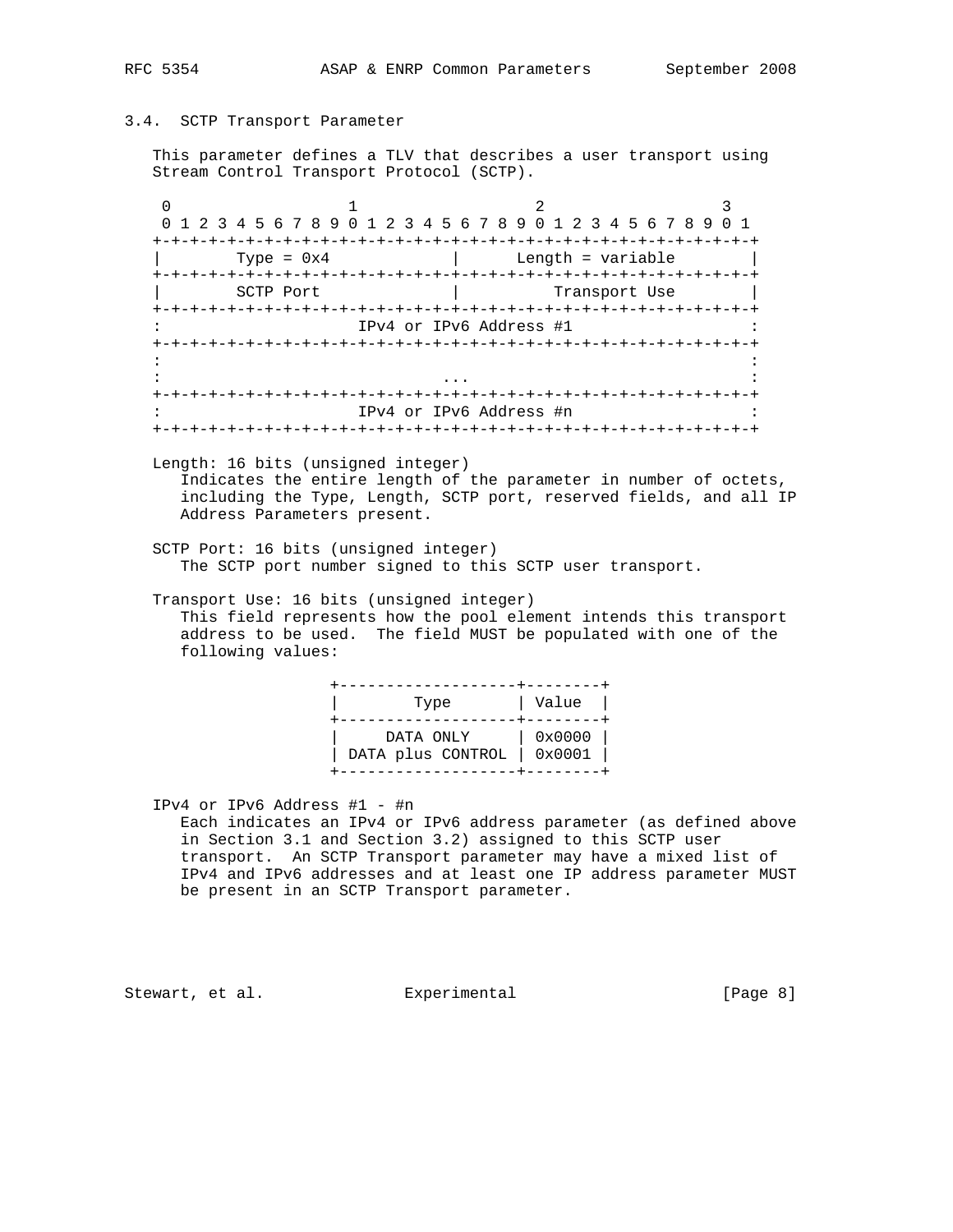#### 3.5. TCP Transport Parameter

 This parameter defines a TLV that describes a user transport using TCP protocol.

0  $1$  2 3 0 1 2 3 4 5 6 7 8 9 0 1 2 3 4 5 6 7 8 9 0 1 2 3 4 5 6 7 8 9 0 1 +-+-+-+-+-+-+-+-+-+-+-+-+-+-+-+-+-+-+-+-+-+-+-+-+-+-+-+-+-+-+-+-+ | Type = 0x5 | Length = variable | +-+-+-+-+-+-+-+-+-+-+-+-+-+-+-+-+-+-+-+-+-+-+-+-+-+-+-+-+-+-+-+-+ | TCP Port | (reserved) | +-+-+-+-+-+-+-+-+-+-+-+-+-+-+-+-+-+-+-+-+-+-+-+-+-+-+-+-+-+-+-+-+ IPv4 or IPv6 Address +-+-+-+-+-+-+-+-+-+-+-+-+-+-+-+-+-+-+-+-+-+-+-+-+-+-+-+-+-+-+-+-+

Length: 16 bits (unsigned integer)

 Indicates the entire length of the parameter in number of octets, including the Type, Length, TCP port, reserved fields, and IP Address Parameter.

 TCP Port: 16 bits (unsigned integer) The TCP port number signed to this TCP user transport.

IPv4 or IPv6 Address

 Indicates an IPv4 or IPv6 address parameter (as defined above in Section 3.1 and Section 3.2) assigned to this TCP user transport. Unlike in an SCTP Transport parameter, only one IP Address parameter can be present in a TCP Transport parameter.

 Note: The TCP Port MUST NOT be used for control information. For this reason, no Transport Use field is provided. TCP MUST always be treated as a "Data Only" type transport use.

### 3.6. UDP Transport Parameter

 This parameter defines a TLV that describes a user transport using UDP protocol.

| 0 1 2 3 4 5 6 7 8 9 0 1 2 3 4 5 6 7 8 9 0 1 2 3 4 5 6 7 8 9 0 1 |                      |                   |  |
|-----------------------------------------------------------------|----------------------|-------------------|--|
|                                                                 |                      |                   |  |
| Type = $0x6$                                                    |                      | Length = variable |  |
|                                                                 |                      |                   |  |
| UDP Port                                                        |                      | (reserved)        |  |
|                                                                 |                      |                   |  |
|                                                                 | IPv4 or IPv6 Address |                   |  |
|                                                                 |                      |                   |  |

Stewart, et al. **Experimental** [Page 9]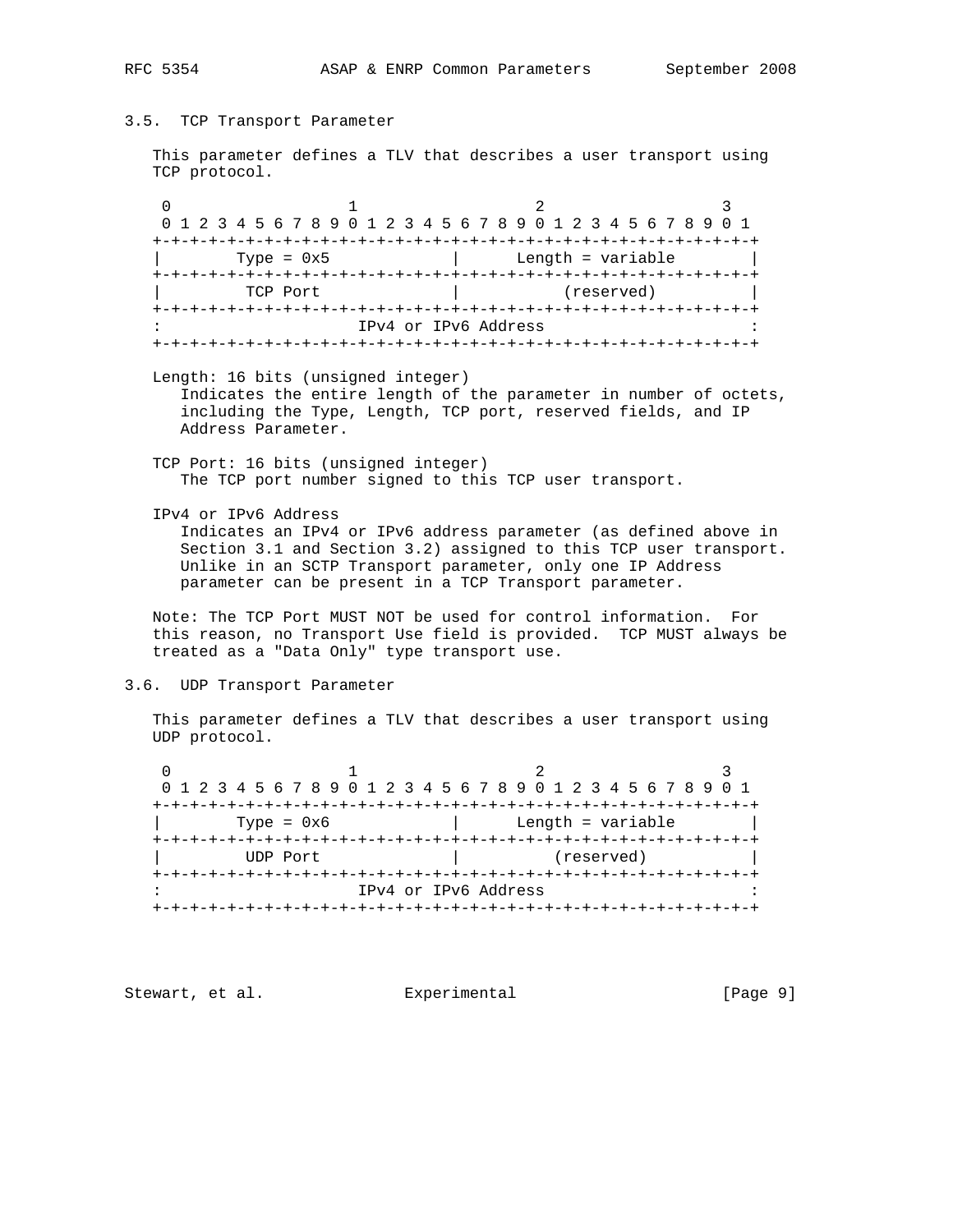Length: 16 bits (unsigned integer) Indicates the entire length of the parameter in number of octets, including the Type, Length, UDP port, reserved fields, and IP Address Parameter.

 UDP Port: 16 bits (unsigned integer) The UDP port number signed to this UDP user transport.

IPv4 or IPv6 Address

 Indicates an IPv4 or IPv6 address parameter (as defined above in Section 3.1 and Section 3.2) assigned to this UDP user transport. Unlike in an SCTP Transport parameter, only one IP Address parameter can be present in a UDP Transport parameter.

 Note: The UDP Port MUST NOT be used for control information. For this reason, no Transport Use field is provided. UDP MUST always be treated as a "Data Only" type transport use.

3.7. UDP-Lite Transport Parameter

 This parameter defines a TLV that describes a user transport using UDP-Lite protocol.

| 0 1 2 3 4 5 6 7 8 9 0 1 2 3 4 5 6 7 8 9 0 1 2 3 4 5 6 7 8 9 0 1 |                      |                                     |  |
|-----------------------------------------------------------------|----------------------|-------------------------------------|--|
|                                                                 |                      |                                     |  |
| Type = $0x7$                                                    |                      | Length = variable                   |  |
|                                                                 |                      |                                     |  |
| UDP-Lite Port                                                   |                      | (reserved)                          |  |
|                                                                 |                      | -+-+-+-+-+-+-+-+-+-+-+-+-+-+-+-+-+- |  |
|                                                                 | IPv4 or IPv6 Address |                                     |  |
|                                                                 |                      |                                     |  |

 Length: 16 bits (unsigned integer) Indicates the entire length of the parameter in number of octets, including the Type, Length, UDP-Lite port, reserved fields, and IP Address Parameter.

 UDP Port: 16 bits (unsigned integer) The UDP-Lite port number signed to this UDP-Lite user transport.

 IPv4 or IPv6 Address Indicates an IPv4 or IPv6 address parameter (as defined above in Section 3.1 and Section 3.2) assigned to this UDP-Lite user transport. Unlike in an SCTP Transport parameter, only one IP address parameter can be present in a UDP-Lite transport parameter.

Stewart, et al. Experimental [Page 10]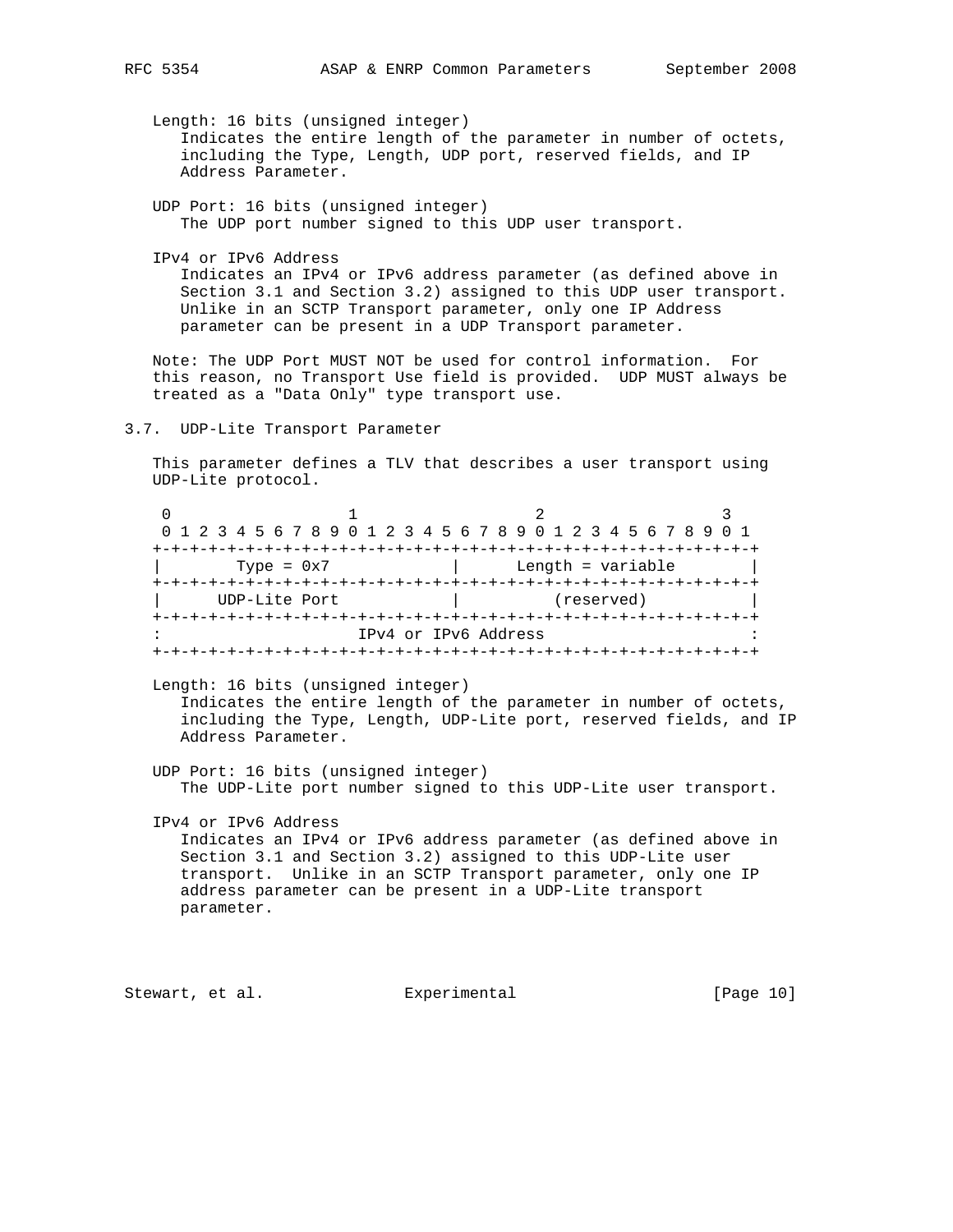Note: The UDP-Lite Port MUST NOT be used for control information. For this reason, no Transport Use field is provided. UDP-Lite MUST always be treated as a "Data Only" type transport use.

3.8. Pool Member Selection Policy Parameter

 This parameter defines a pool member selection policy. RSerPool supports multiple pool member selection policies and also allows the definition of new selection policies in the future.

 The enforcement rules and handling procedures of all the policies are defined in [RFC5352].

 All pool member selection policies, both present and future, MUST use the following general parameter format:

|              | 0 1 2 3 4 5 6 7 8 9 0 1 2 3 4 5 6 7 8 9 0 1 2 3 4 5 6 7 8 9 0 1 |  |
|--------------|-----------------------------------------------------------------|--|
|              |                                                                 |  |
| Type = $0x8$ | Length = variable                                               |  |
|              |                                                                 |  |
|              | Policy Type                                                     |  |
|              |                                                                 |  |
|              | Policy-specific Data                                            |  |
|              |                                                                 |  |

 Length: 16 bits (unsigned integer) Indicates the entire length of the parameter in number of octets, including the Type, Length, Policy Type, and the Policy-specific Data fields. Note, the Length field value will NOT include any padding at the end of the parameter.

 Policy Type: 32 bits (unsigned integer) Specifies the type of selection policy. The values are defined in [RFC5356].

 Policy-specific Data: The structure and fields for each presently defined policy type are described in detail in [RFC5356].

Stewart, et al. **Experimental** [Page 11]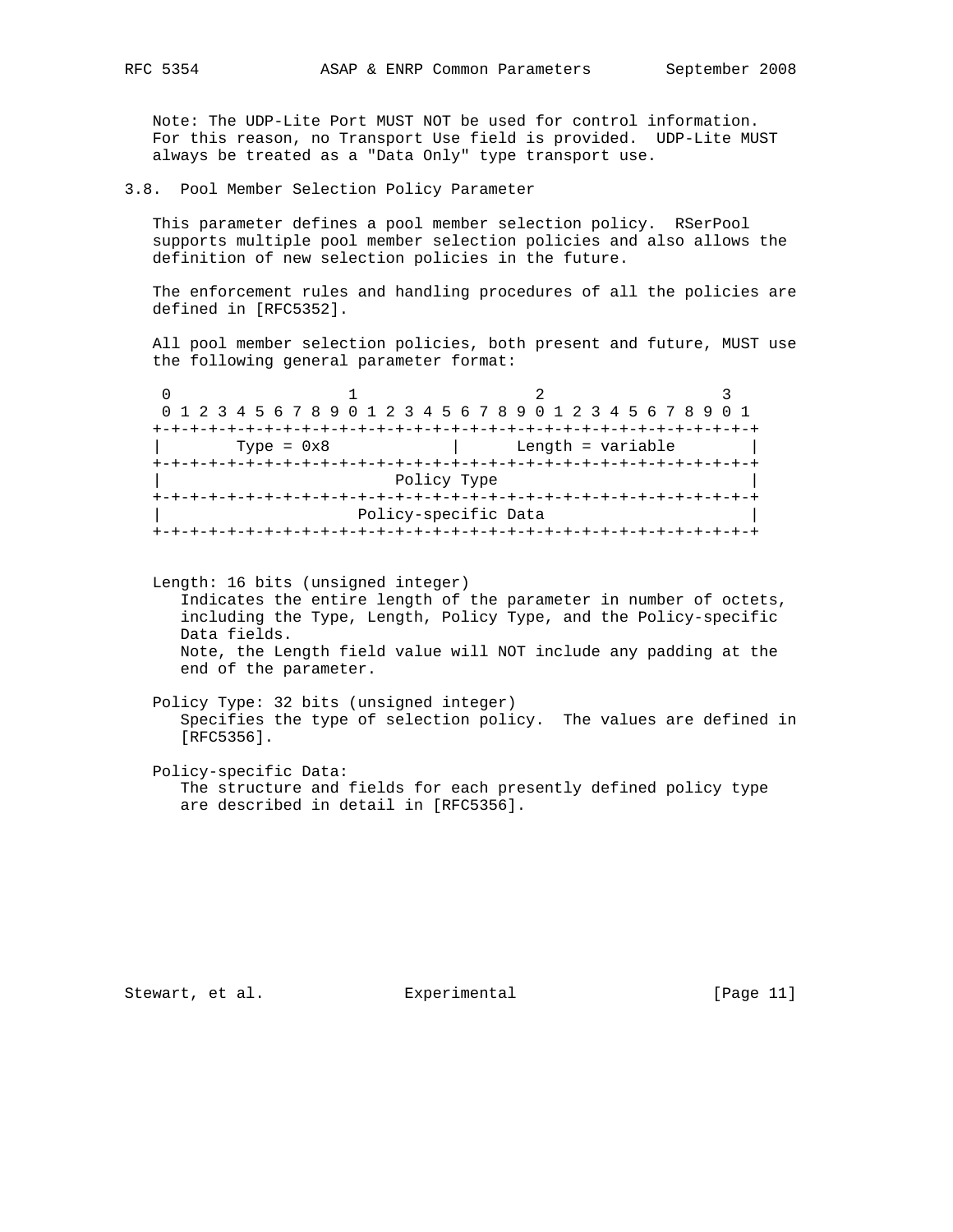3.9. Pool Handle Parameter This parameter holds a pool handle. 0  $1$  2 3 0 1 2 3 4 5 6 7 8 9 0 1 2 3 4 5 6 7 8 9 0 1 2 3 4 5 6 7 8 9 0 1 +-+-+-+-+-+-+-+-+-+-+-+-+-+-+-+-+-+-+-+-+-+-+-+-+-+-+-+-+-+-+-+-+ Type = 0x9 | Length=variable +-+-+-+-+-+-+-+-+-+-+-+-+-+-+-+-+-+-+-+-+-+-+-+-+-+-+-+-+-+-+-+-+ in the contract of the contract of the contract of the contract of the contract of the contract of the contract : Pool Handle : in the second control of the second control of the second control of the second control of the second control o +-+-+-+-+-+-+-+-+-+-+-+-+-+-+-+-+-+-+-+-+-+-+-+-+-+-+-+-+-+-+-+-+ Length: 16 bits (unsigned integer) Indicates the entire length of the parameter in number of octets, including the Type, Length, and Pool Handle string. Note, the value in the Length field will NOT cover any padding at the end of the parameter. Pool Handle Defined as a sequence of (Length - 4) bytes. 3.10. Pool Element Parameter This parameter is used in multiple ENRP messages to represent an ASAP endpoint (i.e., a Pool Element (PE) in a pool) and the associated information, such as its transport address, selection policy, and other operational or status information of the PE. 0  $1$  2 3 0 1 2 3 4 5 6 7 8 9 0 1 2 3 4 5 6 7 8 9 0 1 2 3 4 5 6 7 8 9 0 1 +-+-+-+-+-+-+-+-+-+-+-+-+-+-+-+-+-+-+-+-+-+-+-+-+-+-+-+-+-+-+-+-+ Type = 0xa | Length=variable +-+-+-+-+-+-+-+-+-+-+-+-+-+-+-+-+-+-+-+-+-+-+-+-+-+-+-+-+-+-+-+-+ PE Identifier +-+-+-+-+-+-+-+-+-+-+-+-+-+-+-+-+-+-+-+-+-+-+-+-+-+-+-+-+-+-+-+-+ Home ENRP Server Identifier +-+-+-+-+-+-+-+-+-+-+-+-+-+-+-+-+-+-+-+-+-+-+-+-+-+-+-+-+-+-+-+-+ Registration Life +-+-+-+-+-+-+-+-+-+-+-+-+-+-+-+-+-+-+-+-+-+-+-+-+-+-+-+-+-+-+-+-+ User Transport param +-+-+-+-+-+-+-+-+-+-+-+-+-+-+-+-+-+-+-+-+-+-+-+-+-+-+-+-+-+-+-+-+ Member Selection Policy param +-+-+-+-+-+-+-+-+-+-+-+-+-+-+-+-+-+-+-+-+-+-+-+-+-+-+-+-+-+-+-+-+ ASAP Transport param +-+-+-+-+-+-+-+-+-+-+-+-+-+-+-+-+-+-+-+-+-+-+-+-+-+-+-+-+-+-+-+-+

Stewart, et al. Experimental [Page 12]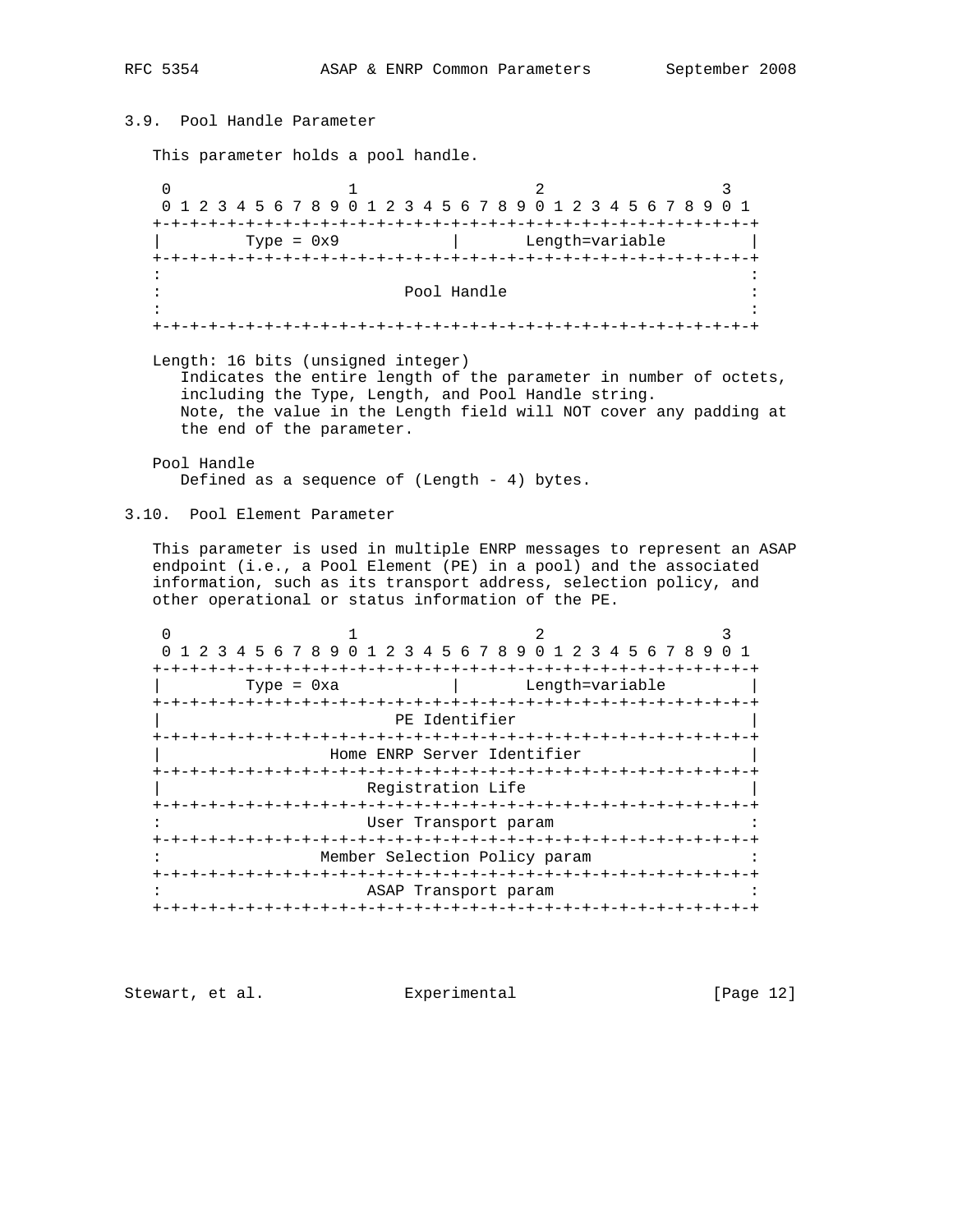Length: 16 bits (unsigned integer) Indicates the entire length of the parameter in number of octets, including the Type, Length, PE Identifier, Registration Life, User Transport, and Member Selection Policy parameters. Note, the value in the Length field will NOT cover any padding at the end of this Pool Element parameter. PE Identifier: 32 bits (unsigned integer) Uniquely identifies the PE in the pool. The PE picks its identifier when it starts up. Home ENRP Server Identifier: 32 bits (unsigned integer) Indicates the current Home ENRP server of this PE. Set to all 0s if the PE's Home ENRP server is undetermined. Registration Life: 32 bits (signed integer) Indicates the lifetime of the registration in number of seconds. A value of -1 indicates infinite lifetime. User Transport This can be either an DCCP, SCTP, TCP, UDP, UDP-Lite, or Opaque Transport parameter (see Section 3.3, Section 3.4, Section 3.5, Section 3.6, Section 3.7, and Section 3.16). A PE MUST have one and only one User Transport. Member Selection Policy Contains one of the defined member selection policy parameters (see Section 3.8). ASAP Transport This indicates the ASAP transport address of the PE and MUST be an SCTP type transport parameter (see Section 3.4). 3.11. Server Information Parameter This parameter is used in ENRP to pass basic information of an ENRP server. 0  $1$  2 3 0 1 2 3 4 5 6 7 8 9 0 1 2 3 4 5 6 7 8 9 0 1 2 3 4 5 6 7 8 9 0 1 +-+-+-+-+-+-+-+-+-+-+-+-+-+-+-+-+-+-+-+-+-+-+-+-+-+-+-+-+-+-+-+-+ | Type = 0xb | Length=variable | +-+-+-+-+-+-+-+-+-+-+-+-+-+-+-+-+-+-+-+-+-+-+-+-+-+-+-+-+-+-+-+-+ | Server ID | +-+-+-+-+-+-+-+-+-+-+-+-+-+-+-+-+-+-+-+-+-+-+-+-+-+-+-+-+-+-+-+-+

Stewart, et al. Experimental [Page 13]

+-+-+-+-+-+-+-+-+-+-+-+-+-+-+-+-+-+-+-+-+-+-+-+-+-+-+-+-+-+-+-+-+

: Server Transport :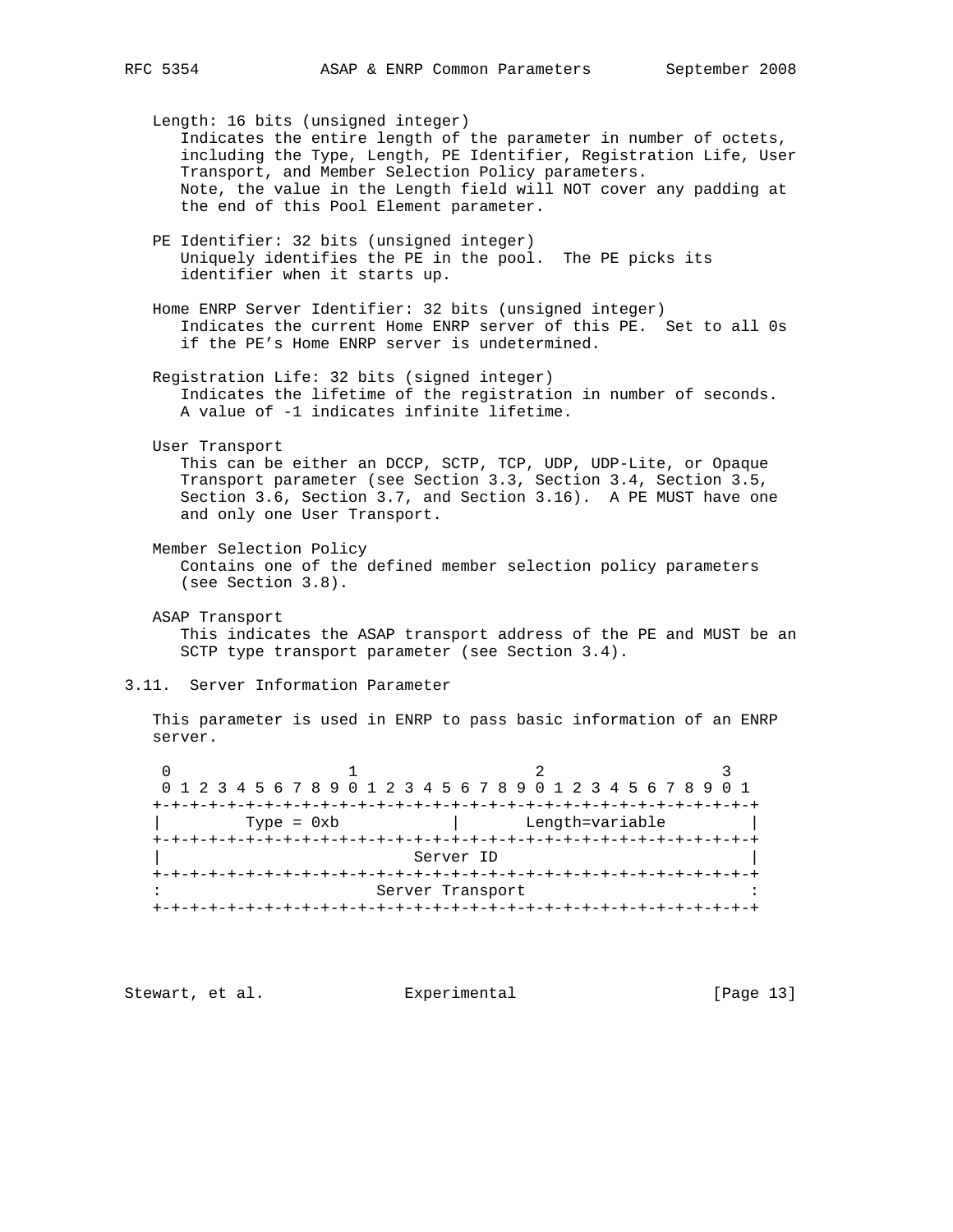Length: 16 bits (unsigned integer) Indicates the entire length of the parameter in number of bytes. Note, the value in the Length field will NOT cover any padding at the end of the parameter. Server ID: 32 bits (unsigned integer) This is the ID of the ENRP server, as defined in [RFC5353]. Server Transport: This is an SCTP Transport Parameter, as defined in Section 3.4, that contains the network access address(es), SCTP port number, etc. of the ENRP server. 3.12. Operation Error Parameter This parameter is used in both ENRP and ASAP for a message sender to report an error(s) to a message receiver. 0  $1$  2 3 0 1 2 3 4 5 6 7 8 9 0 1 2 3 4 5 6 7 8 9 0 1 2 3 4 5 6 7 8 9 0 1 +-+-+-+-+-+-+-+-+-+-+-+-+-+-+-+-+-+-+-+-+-+-+-+-+-+-+-+-+-+-+-+-+ | Type = 0xc | Length=variable | +-+-+-+-+-+-+-+-+-+-+-+-+-+-+-+-+-+-+-+-+-+-+-+-+-+-+-+-+-+-+-+-+ in the second control of the second control of the second control of the second control of the second control o : one or more Error Causes : in the contract of the contract of the contract of the contract of the contract of the contract of the contract +-+-+-+-+-+-+-+-+-+-+-+-+-+-+-+-+-+-+-+-+-+-+-+-+-+-+-+-+-+-+-+-+ Length: 16 bits (unsigned integer) Indicates the entire length of the parameter in number of bytes. Note, the value in the Length field will NOT cover any padding at the end of the parameter. Error causes are defined as variable-length parameters using the following format: 0  $1$  2 3 0 1 2 3 4 5 6 7 8 9 0 1 2 3 4 5 6 7 8 9 0 1 2 3 4 5 6 7 8 9 0 1 +-+-+-+-+-+-+-+-+-+-+-+-+-+-+-+-+-+-+-+-+-+-+-+-+-+-+-+-+-+-+-+-+ | Cause Code | Cause Length | +-+-+-+-+-+-+-+-+-+-+-+-+-+-+-+-+-+-+-+-+-+-+-+-+-+-+-+-+-+-+-+-+ in the second control of the second control of the second control of the second control of the second control o : Cause-Specific Information : in the contract of the contract of the contract of the contract of the contract of the contract of the contract +-+-+-+-+-+-+-+-+-+-+-+-+-+-+-+-+-+-+-+-+-+-+-+-+-+-+-+-+-+-+-+-+ Cause Code: 16 bits (unsigned integer) Defines the type of error condition being reported. Stewart, et al. **Experimental** [Page 14]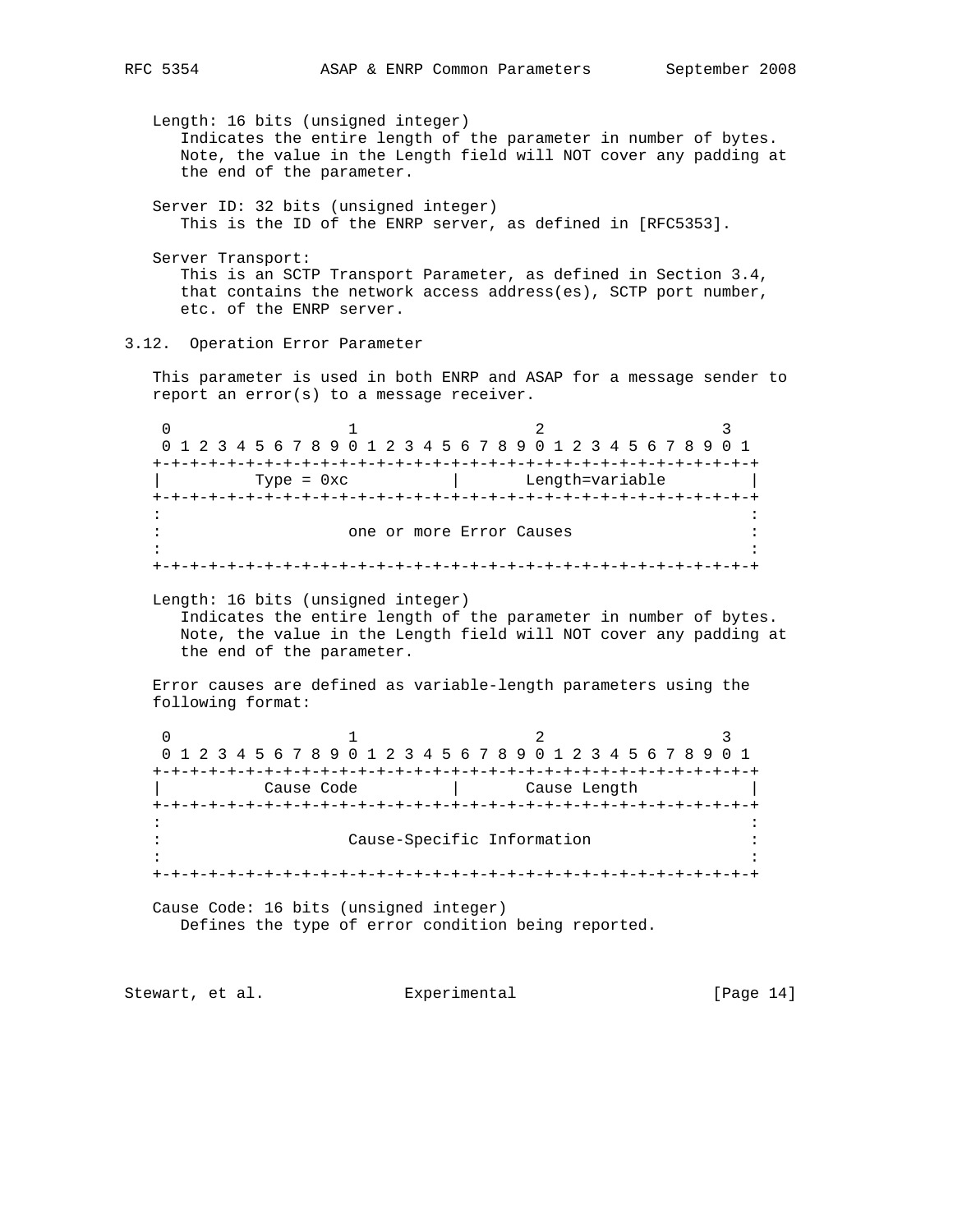| Cause Code Value   Cause Code |                                         |
|-------------------------------|-----------------------------------------|
| $0 \times 0$                  | Unspecified Error                       |
| 0x1                           | Unrecognized Parameter                  |
| 0x2                           | Unrecognized Message                    |
| 0x3                           | Invalid Values                          |
| 0x4                           | Non-unique PE Identifier                |
| 0x5                           | Inconsistent Pooling Policy             |
| 0x6                           | Lack of Resources                       |
| 0x7                           | Inconsistent Transport Type             |
| $0 \times 8$                  | Inconsistent Data/Control Configuration |
| 0x9                           | Unknown Pool Handle                     |
| 0xa                           | Rejected due to security considerations |
| $0xh - 0xffff$                | (Available for assignment)              |

## Table 2

 Cause Length: 16 bits (unsigned integer) Set to the size of the parameter in bytes, including the Cause Code, Cause Length, and Cause-Specific Information fields, but not including any padding at the end of this error cause TLV.

 Cause-specific Information: variable length This field carries the details of the error condition.

 The following subsections (Section 3.12.1 - Section 3.12.9) define specific error causes.

3.12.1. Unspecified Error

 This error cause is used to report an unspecified error by the sender. There is no cause specific information.

3.12.2. Unrecognized Parameter Error

 This error cause is used to report an unrecognized parameter. The complete, unrecognized parameter TLV is included as cause-specific information. If a message contains multiple unrecognized parameters, multiple error causes are used.

3.12.3. Unrecognized Message Error

 This error cause is used to report an unrecognized message. The unrecognized message TLV is included as cause-specific information.

Stewart, et al. **Experimental** [Page 15]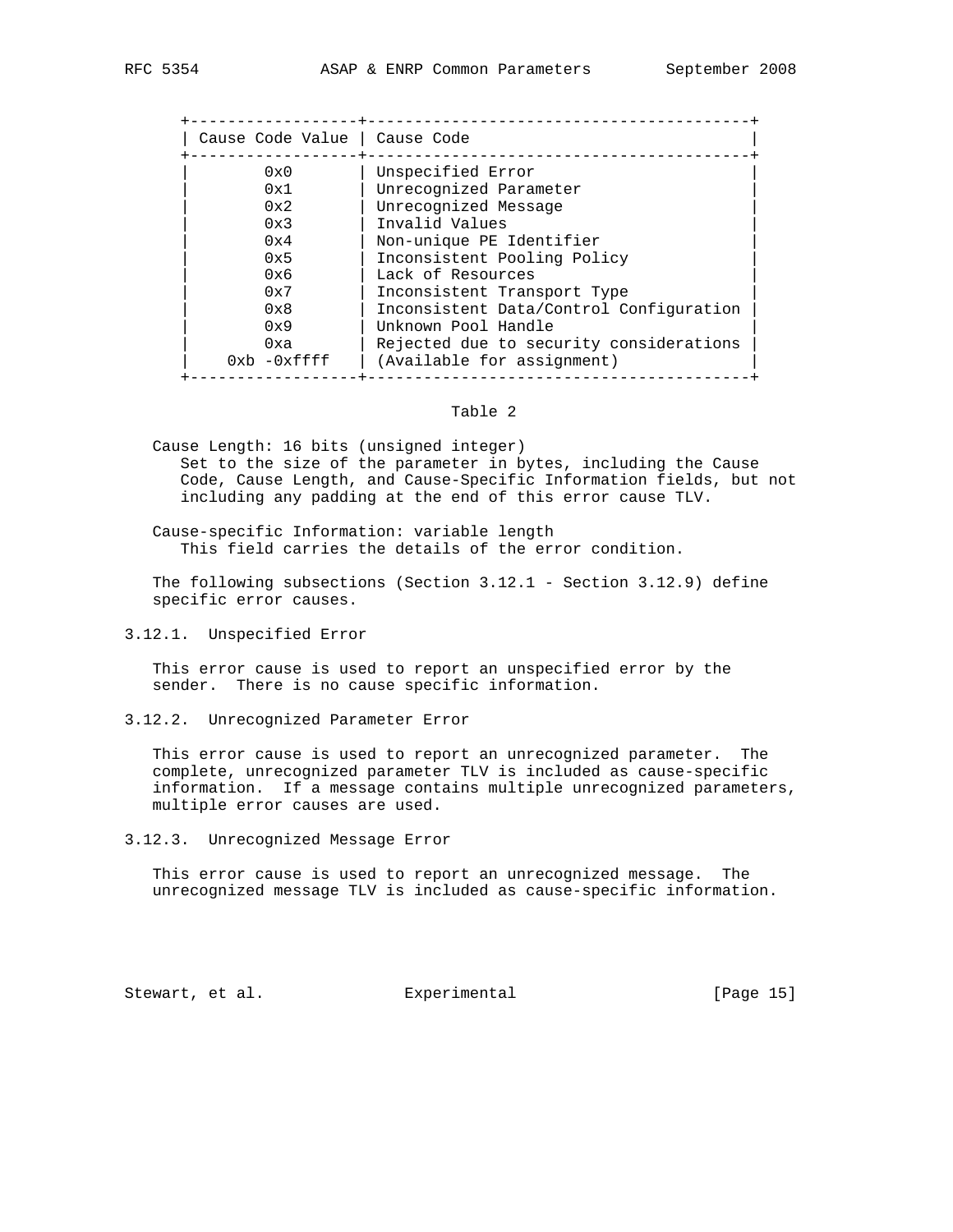3.12.4. Invalid Values Error

 This error cause is used to report one or more invalid values found in a received parameter. The offending TLV that contains the invalid value(s) is included as cause-specific information.

3.12.5. Non-Unique PE Identifier Error

 This error cause is used by an ENRP server to indicate to a registering PE that the PE Identifier it chooses has already been used by another PE in the pool. There is no cause-specific information.

3.12.6. Inconsistent Pool Policy Error

 This error cause is used by an ENRP server to indicate to a registering PE that the pool policy it chooses does not match the overall policy of the pool. A Pool Member Selection Policy TLV (see Section 3.8) that indicates the overall pool policy is included as cause-specific information.

3.12.7. Lack of Resources Error

 This error cause is used to indicate that the sender does not have certain resources to perform a requested function. There is no cause specific information.

3.12.8. Inconsistent Transport Type Error

 This error cause is used by an ENRP server to indicate to a registering PE that the User Transport it chooses does not match the overall user transport of the pool. A Transport TLV that indicates the overall pool user transport type is included as cause-specific information.

3.12.9. Inconsistent Data/Control Configuration Error

 This error cause is used by an ENRP server to indicate to a registering PE that the Transport Use field in the User Transport it sent in its registration is inconsistent to the pool's overall data/ control channel configuration. There is no cause-specific information.

3.12.10. Rejected Due to Security Considerations

 This error cause is used by any endpoint to indicate a rejection of a request due to a failure in security credentials or authorizations.

Stewart, et al. Experimental [Page 16]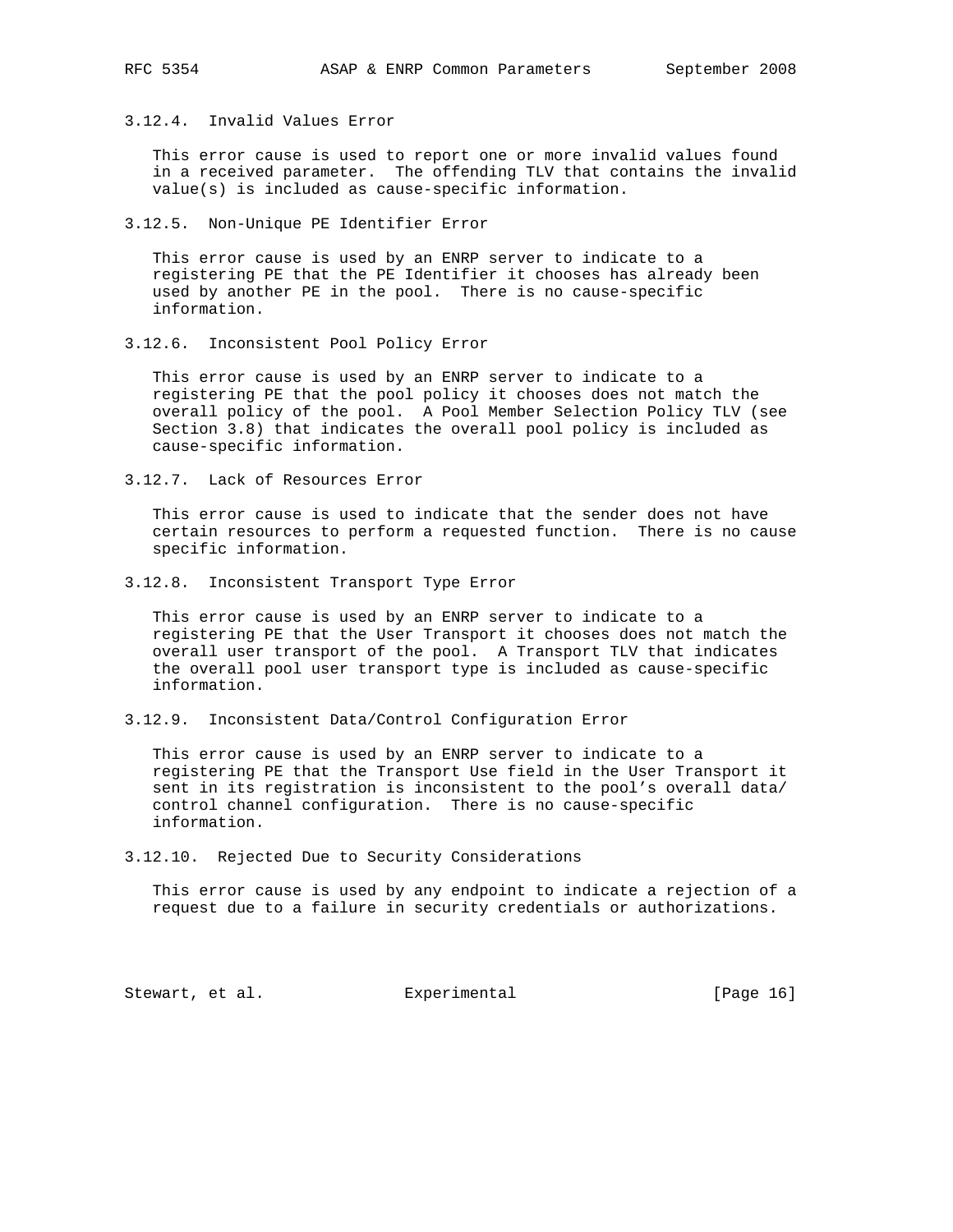3.12.11. Unknown Pool Handle Error

 This error cause is used by an ENRP server to indicate to a PE or PU that the requested pool is unknown by the server. There is no cause specific information.

3.13. Cookie Parameter

This parameter defines a TLV that carries a Cookie.

0  $1$  2 3 0 1 2 3 4 5 6 7 8 9 0 1 2 3 4 5 6 7 8 9 0 1 2 3 4 5 6 7 8 9 0 1 +-+-+-+-+-+-+-+-+-+-+-+-+-+-+-+-+-+-+-+-+-+-+-+-+-+-+-+-+-+-+-+-+ Type = 0xd | Length=variable +-+-+-+-+-+-+-+-+-+-+-+-+-+-+-+-+-+-+-+-+-+-+-+-+-+-+-+-+-+-+-+-+ in the contract of the contract of the contract of the contract of the contract of the contract of the contract : Cookie : in the second control of the second control of the second control of the second control of the second control o +-+-+-+-+-+-+-+-+-+-+-+-+-+-+-+-+-+-+-+-+-+-+-+-+-+-+-+-+-+-+-+-+ Length: 16 bits (unsigned integer) Indicates the entire length of the parameter in number of bytes, including the Type, Length, and Cookie. Cookie: variable length The Cookie is an arbitrary byte string of (Length - 4) bytes. 3.14. PE Identifier Parameter This parameter defines a TLV that carries a PE Identifier. 0  $1$  2 3 0 1 2 3 4 5 6 7 8 9 0 1 2 3 4 5 6 7 8 9 0 1 2 3 4 5 6 7 8 9 0 1 +-+-+-+-+-+-+-+-+-+-+-+-+-+-+-+-+-+-+-+-+-+-+-+-+-+-+-+-+-+-+-+-+ | Type = 0xe | Length=0x8 | +-+-+-+-+-+-+-+-+-+-+-+-+-+-+-+-+-+-+-+-+-+-+-+-+-+-+-+-+-+-+-+-+ PE Identifier +-+-+-+-+-+-+-+-+-+-+-+-+-+-+-+-+-+-+-+-+-+-+-+-+-+-+-+-+-+-+-+-+

 PE Identifier: 32 bits (unsigned integer) Uniquely identifies the PE in the pool. The PE picks its identifier when it starts up. See [RFC5352] for recommendations on PE identifier generation.

Stewart, et al. Experimental [Page 17]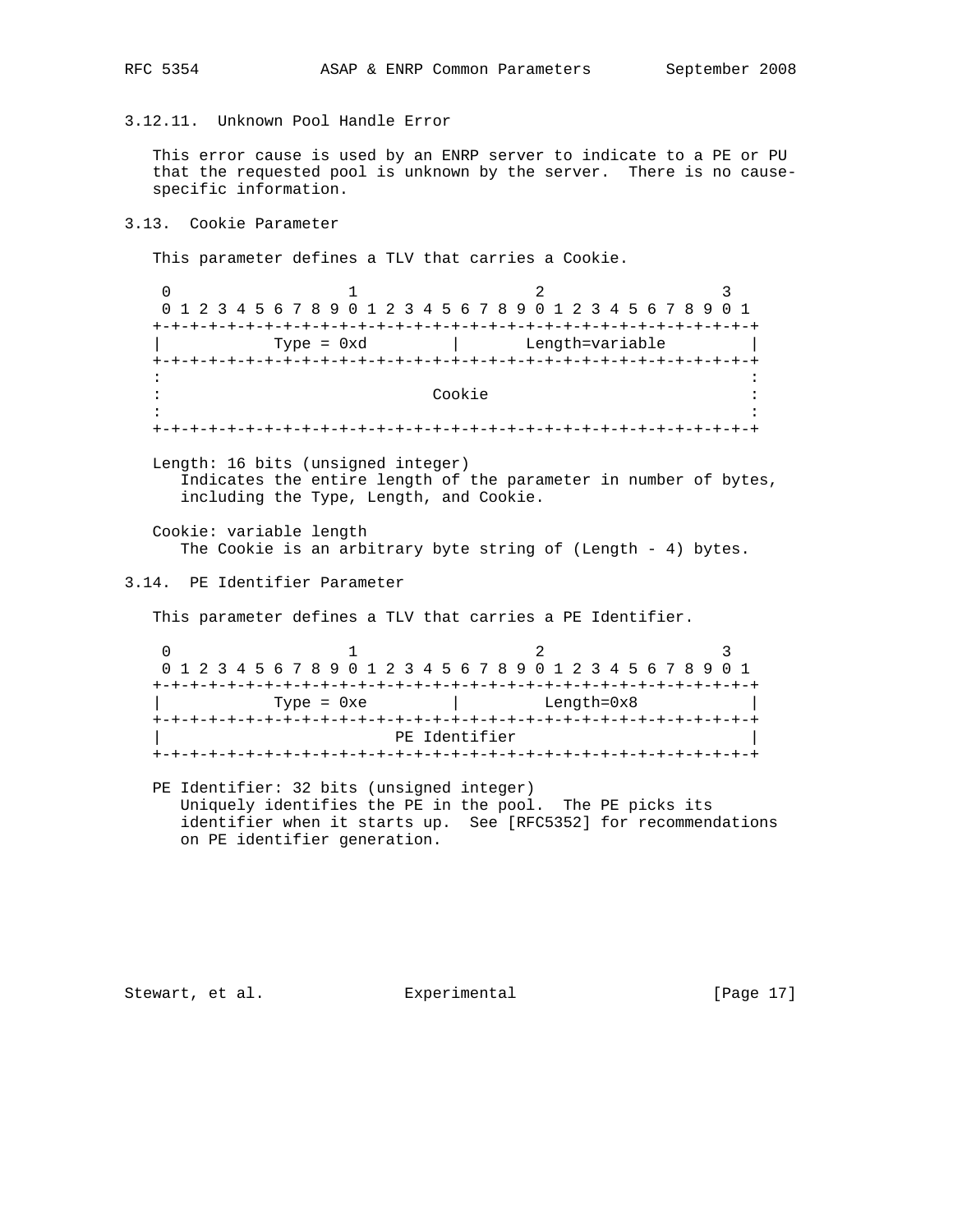3.15. PE Checksum Parameter

This parameter defines a TLV that carries a PE Checksum.

0  $1$  2 3 0 1 2 3 4 5 6 7 8 9 0 1 2 3 4 5 6 7 8 9 0 1 2 3 4 5 6 7 8 9 0 1 +-+-+-+-+-+-+-+-+-+-+-+-+-+-+-+-+-+-+-+-+-+-+-+-+-+-+-+-+-+-+-+-+  $Type = 0xf$  | Length=0x6 +-+-+-+-+-+-+-+-+-+-+-+-+-+-+-+-+-+-+-+-+-+-+-+-+-+-+-+-+-+-+-+-+ PE Checksum | Padding +-+-+-+-+-+-+-+-+-+-+-+-+-+-+-+-+-+-+-+-+-+-+-+-+-+-+-+-+-+-+-+-+

 PE Checksum: 16 bits (unsigned integer) An overall checksum of all PEs in the current handlespace owned by an ENRP server (which is normally the sender of this TLV). The definition and calculation of this checksum is defined in [RFC5353].

3.16. Opaque Transport Parameter

 This parameter defines a TLV that carries opaque transport information.

0  $1$  2 3 0 1 2 3 4 5 6 7 8 9 0 1 2 3 4 5 6 7 8 9 0 1 2 3 4 5 6 7 8 9 0 1 +-+-+-+-+-+-+-+-+-+-+-+-+-+-+-+-+-+-+-+-+-+-+-+-+-+-+-+-+-+-+-+-+ | Type = 0x10 | Length=variable | +-+-+-+-+-+-+-+-+-+-+-+-+-+-+-+-+-+-+-+-+-+-+-+-+-+-+-+-+-+-+-+-+ in the contract of the contract of the contract of the contract of the contract of the contract of the contract Opaque Transport Data in the contract of the contract of the contract of the contract of the contract of the contract of the contract +-+-+-+-+-+-+-+-+-+-+-+-+-+-+-+-+-+-+-+-+-+-+-+-+-+-+-+-+-+-+-+-+ Length: 16 bits (unsigned integer)

 Indicates the entire length of the parameter in number of bytes, including the Type, Length, and Opaque Transport Data.

 Opaque Transport Data: variable length The Opaque Transport Data is an arbitrary byte string of (Length - 4) bytes.

4. Common Message Formats

 The figure below illustrates the common format for all ASAP and ENRP messages. Each message is formatted with a Message Type field, a message-specific Flag field, a Message Length field, and a Value field.

Stewart, et al. **Experimental** [Page 18]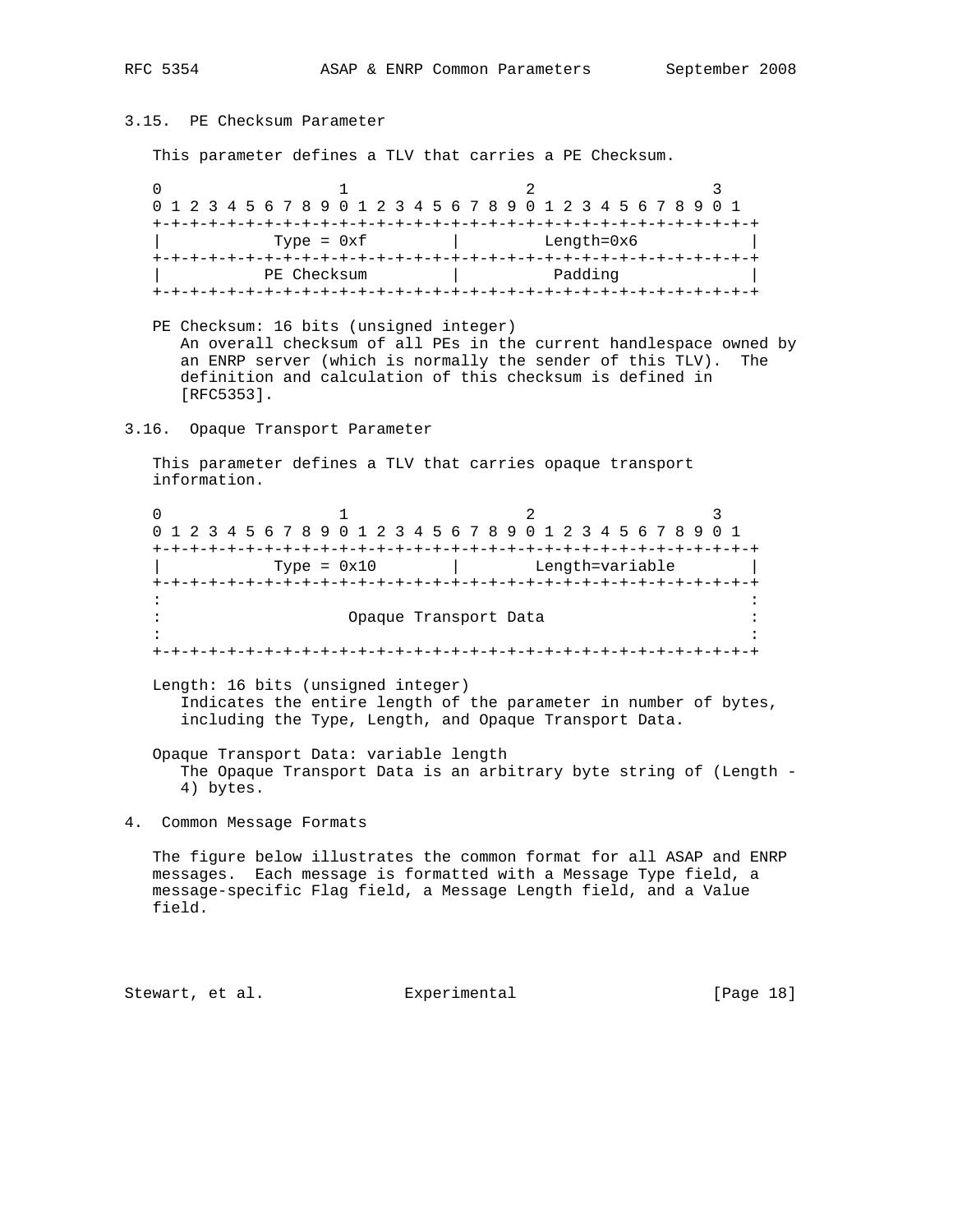0  $1$  2 3 0 1 2 3 4 5 6 7 8 9 0 1 2 3 4 5 6 7 8 9 0 1 2 3 4 5 6 7 8 9 0 1 +-+-+-+-+-+-+-+-+-+-+-+-+-+-+-+-+-+-+-+-+-+-+-+-+-+-+-+-+-+-+-+-+ | Message Type | Msg Flags | Message Length | +-+-+-+-+-+-+-+-+-+-+-+-+-+-+-+-+-+-+-+-+-+-+-+-+-+-+-+-+-+-+-+-+ in the second control of the second control of the second control of the second control of the second control o Message Value in the state of the state of the state of the state of the state of the state of the state of the state of the state of the state of the state of the state of the state of the state of the state of the state in the contract of the contract of the contract of the contract of the contract of the contract of the contract +-+-+-+-+-+-+-+-+-+-+-+-+-+-+-+-+-+-+-+-+-+-+-+-+-+-+-+-+-+-+-+-+ Message Type: 8 bits (unsigned integer) This field identifies the type of information contained in the Message Value field. It takes a value from 0 to 254. The value of 255 is reserved for future use as an extension field. Message Types are encoded such that the two bits of the highest order specify the action that must be taken if the message receiver does not recognize the Message Type. 00 Stop processing this message and discard it. 01 Stop processing this message and discard it, and report the unrecognized message in an 'Unrecognized Message' error (see Section 3.12.3). 10 Reserved. 11 Reserved. Message Flags: 8 bits The usage of these bits depends on the message type, as given by the Message Type. Unless otherwise specified, they are set to zero on transmit and ignored on receipt. Message Length: 16 bits (unsigned integer) This value represents the size of the message in bytes, including the Message Type, Message Flags, Message Length, and Message Value fields. Therefore, if the Message Value field is zero length, the Length field will be set to 4. Note, the value in the Message Length field will NOT cover any padding at the end of this message. Message Value: variable length The Message Value field contains the actual information to be transferred in the message. The usage and format of this field is dependent on the Message Type. The total length of a message (including Type, Length, and Value fields) MUST be a multiple of 4 bytes. If the length of the message is not a multiple of 4 bytes, the sender MUST pad the

Stewart, et al. **Experimental** [Page 19]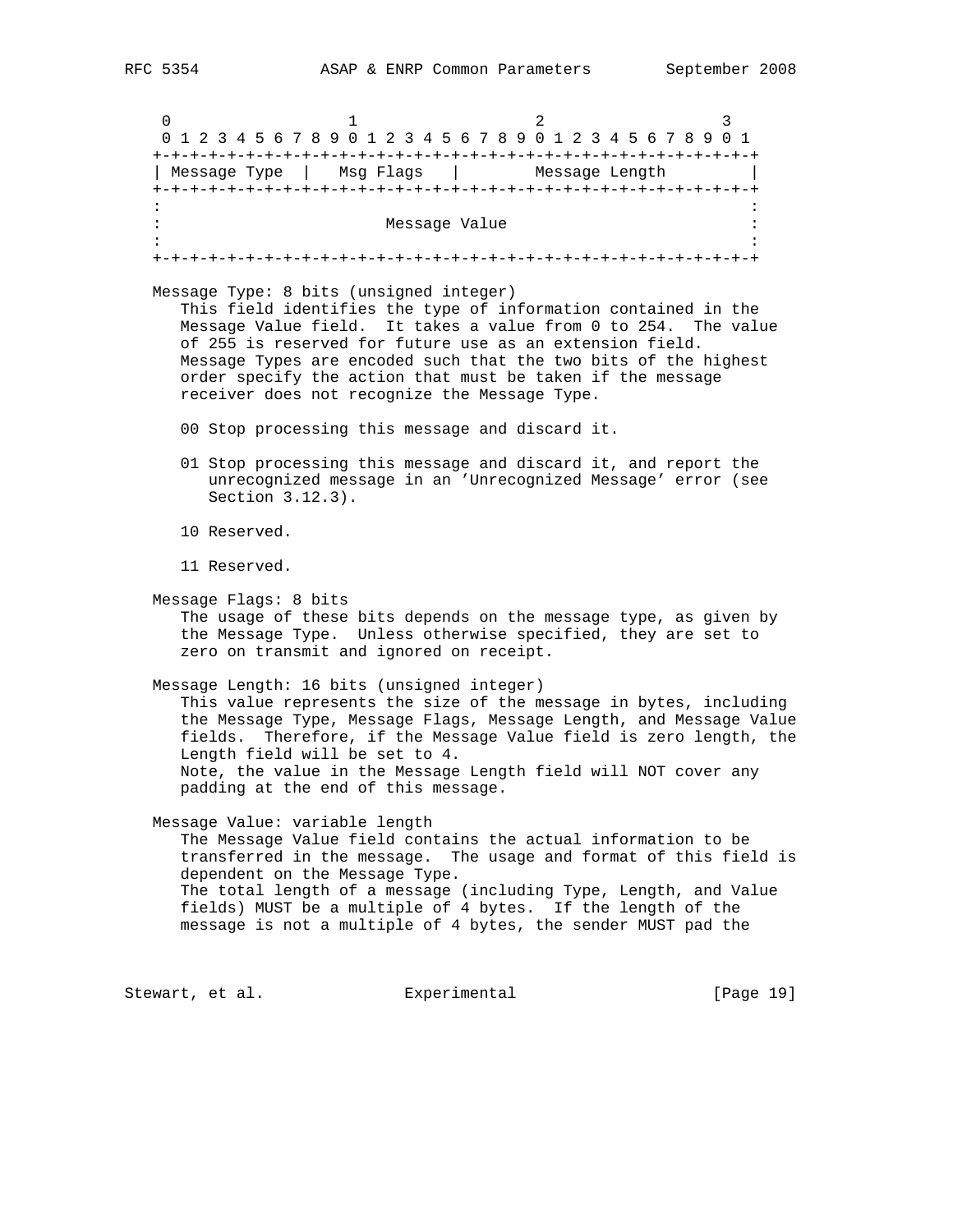message with all zero bytes and this padding is not included in the Message Length field. The sender should never pad with more than 3 bytes. The receiver MUST ignore the padding bytes.

5. IANA Considerations

 This document (RFC 5354) is the reference for all registrations described in this section. All registrations have been listed on the RSerPool Parameters page.

5.1. A New Table for RSerPool Parameter Types

 RSerPool Parameter Types are maintained by IANA. Thirteen initial values have been assigned by IANA, as described in Table 1. IANA created a new table, "RSerPool Parameter Types":

| Value      | Parameter Type               |
|------------|------------------------------|
| 0x0        | (Reserved by IETF)           |
| 0x1        | IPv4 Address                 |
| 0x2        | IPv6 Address                 |
| 0x3        | DCCP Transport               |
| 0x4        | SCTP Transport               |
| 0x5        | TCP Transport                |
| 0x6        | UDP Transport                |
| 0x7        | $IDP-Lite$                   |
| 0x8        | Pool Member Selection Policy |
| 0x9        | Pool Handle                  |
| 0xa        | Pool Element                 |
| 0x         | Server Information           |
| 0xc        | Operation Error              |
| 0xd        | Cookie                       |
| 0xe        | PE Identifier                |
| 0xf        | PE Checksum                  |
| 0x10       | Opaque Transport             |
| 0xffffffff | IETF-defined extensions      |
| others     | (Reserved by IETF)           |
|            |                              |

 Requests to register an RSerPool Parameter Type in this table should be sent to IANA. The number must be unique. The "Specification Required" policy of [RFC5226] MUST be applied.

Stewart, et al. Experimental [Page 20]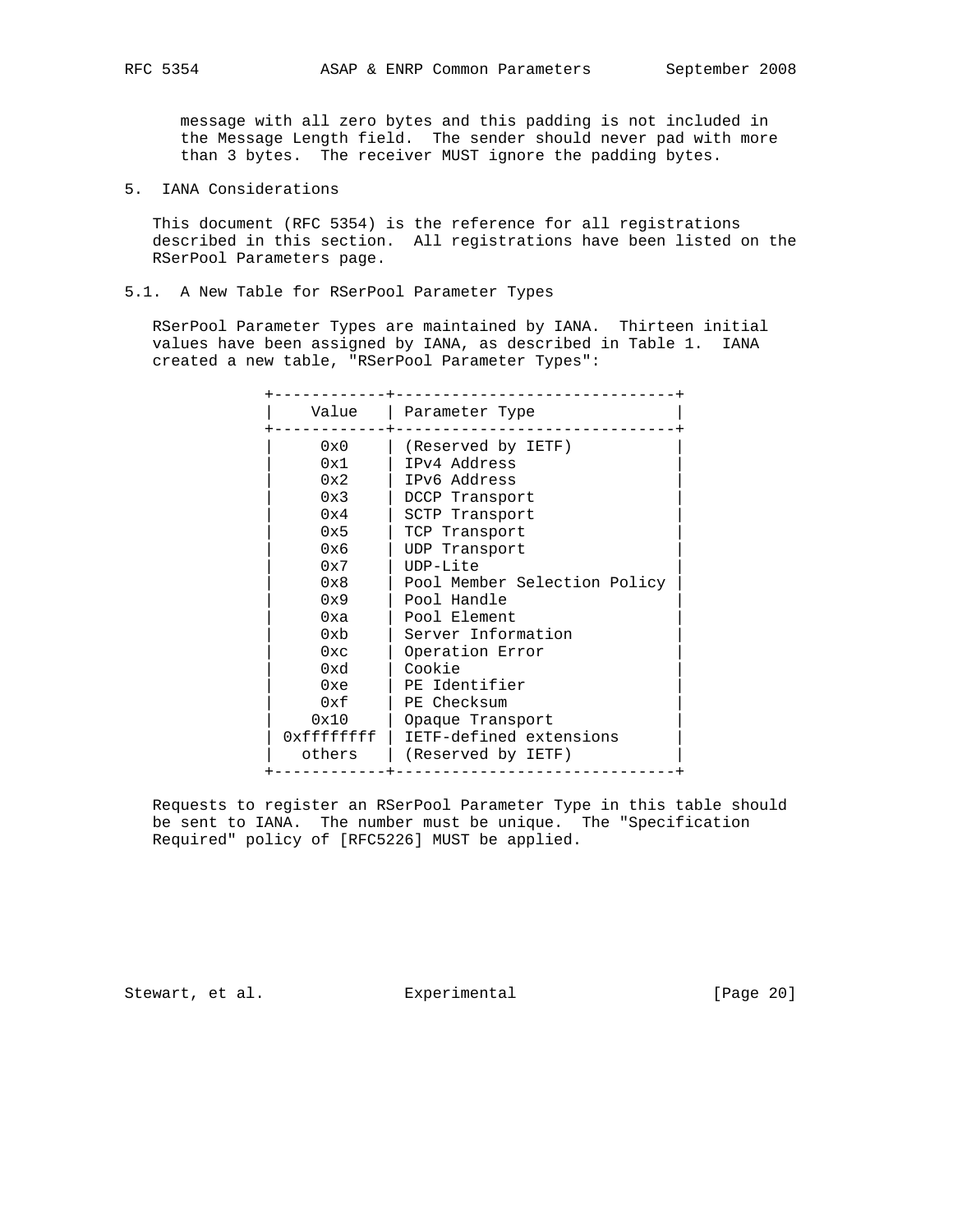5.2. A New Table for RSerPool Error Causes

 RSerPool Error Causes are maintained by IANA. Eleven initial values have been assigned by IANA, as described in Table 2. IANA created a new table, "RSerPool Error Causes":

| Cause Code Value   Cause Code |                                         |
|-------------------------------|-----------------------------------------|
| 0x0                           | Unspecified Error                       |
| 0x1                           | Unrecognized Parameter                  |
| 0x2                           | Unrecognized Message                    |
| 0x3                           | Invalid Values                          |
| 0x4                           | Non-Unique PE Identifier                |
| 0x5                           | Inconsistent Pooling Policy             |
| 0x6                           | Lack of Resources                       |
| 0x7                           | Inconsistent Transport Type             |
| 0x8                           | Inconsistent Data/Control Configuration |
| 0x9                           | Unknown Pool Handle                     |
| 0xa                           | Rejected Due to Security Considerations |
| others                        | (Reserved by IETF)                      |

 Requests to register an RSerPool Error Cause in this table should be sent to IANA. The number must be unique. The "Specification Required" policy of [RFC5226] MUST be applied.

6. Security Considerations

 This document contains common parameter formats only. As such, it specifies no new security constraints on either ENRP or ASAP. Details on ENRP and ASAP security constraints are addressed in [RFC5353] and [RFC5352].

- 7. Normative References
	- [RFC2119] Bradner, S., "Key words for use in RFCs to Indicate Requirement Levels", BCP 14, RFC 2119, March 1997.
	- [RFC5226] Narten, T. and H. Alvestrand, "Guidelines for Writing an IANA Considerations Section in RFCs", BCP 26, RFC 5226, May 2008.
	- [RFC5352] Stewart, R., Xie, Q., Stillman, M., and M. Tuexen, "Aggregate Server Access Protocol (ASAP)", RFC 5352, September 2008.

Stewart, et al. Experimental [Page 21]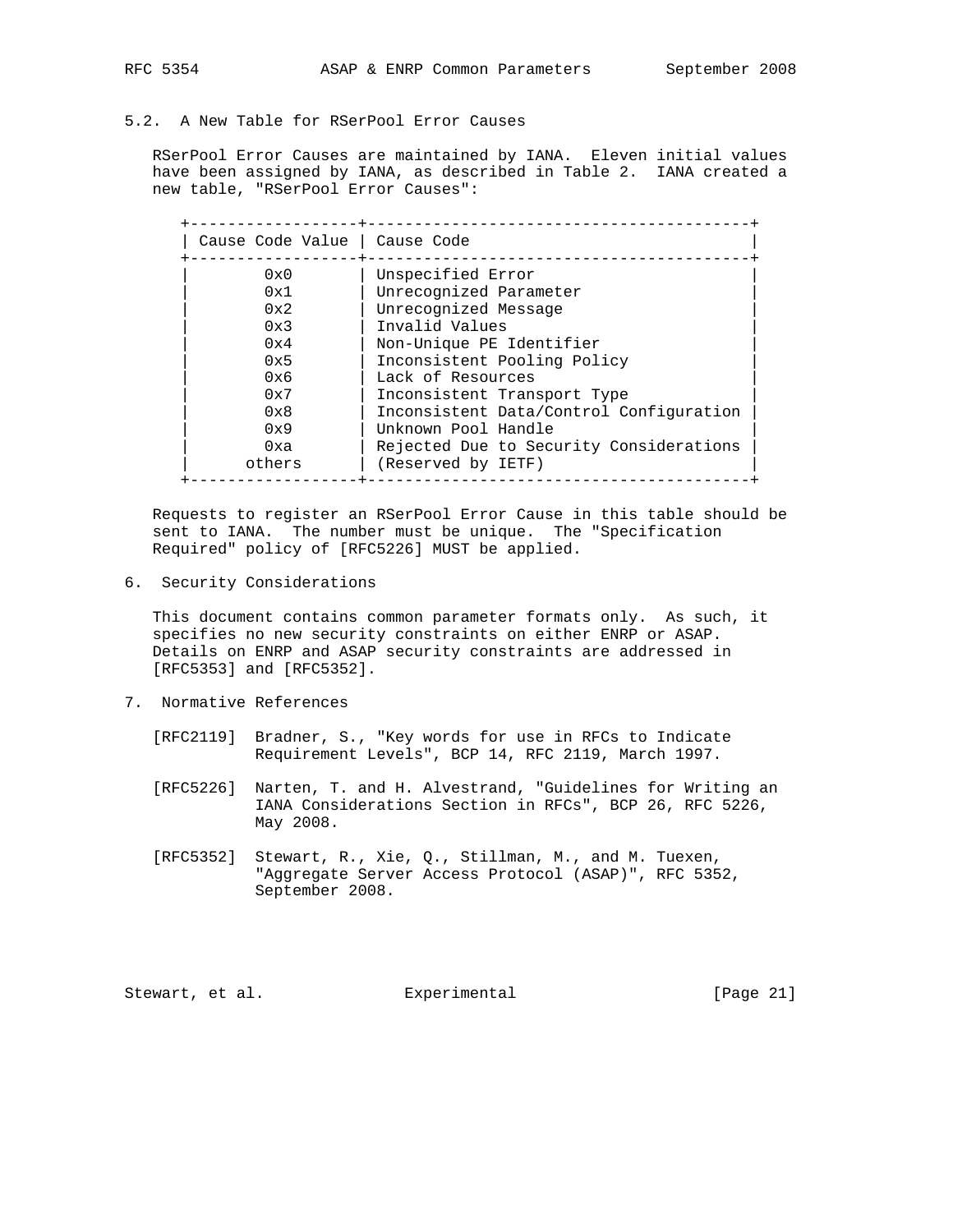[RFC5353] Xie, Q., Stewart, R., Stillman, M., Tuexen, M., and A. Silverton, "Endpoint Handlespace Redundancy Protocol (ENRP)", RFC 5353, September 2008.

 [RFC5356] Dreibholz, T. and M. Tuexen, "Reliable Server Pooling Policies", RFC 5356, September 2008.

Authors' Addresses

 Randall R. Stewart The Resource Group 1700 Pennsylvania Ave NW Suite 560 Washington, DC 20006 USA

 Phone: EMail: randall.stewart@trgworld.com

 Qiaobing Xie The Resource Group 1700 Pennsylvania Ave NW Suite 560 Washington, D.C., 20006 USA

 Phone: +1 224-465-5954 EMail: Qiaobing.Xie@gmail.com

 Maureen Stillman Nokia 1167 Peachtree Ct. Naperville, IL 60540 USA

EMail: maureen.stillman@nokia.com

 Michael Tuexen Muenster Univ. of Applied Sciences Stegerwaldstr. 39 48565 Steinfurt Germany

EMail: tuexen@fh-muenster.de

Stewart, et al. Experimental [Page 22]